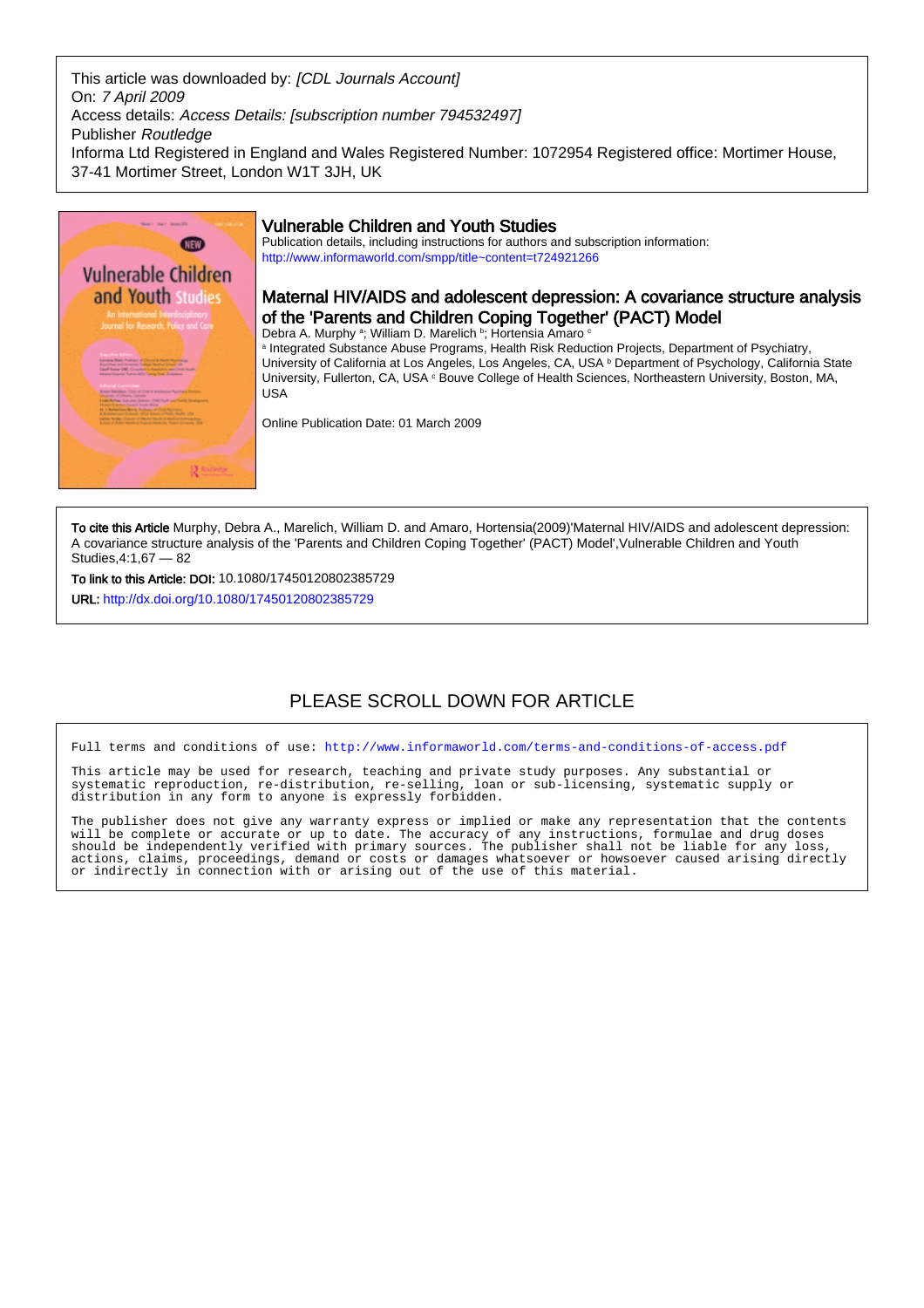

## RVCH 1745-0128 1745-0136Vulnerable Children and Youth Studies, Vol. 99, No. 99, August 2008: pp. 1–32 Studies **Maternal HIV/AIDS and adolescent depression: A covariance structure analysis of the 'Parents and Children Coping Together' (PACT) Model**

Debra A. Murphy<sup>a\*</sup>, William D. Marelich<sup>b</sup> and Hortensia Amaro<sup>c</sup>

<sup>a</sup>Integrated Substance Abuse Programs, Health Risk Reduction Projects, Department of Psychiatry, *University of California at Los Angeles, Los Angeles, CA, USA;* <sup>b</sup> *Department of Psychology, California State University, Fullerton, CA, USA;* <sup>c</sup> *Bouve College of Health Sciences, Northeastern University, Boston, MA, USA*

*(Received 11 September 2007; final form 31 July 2008)*

This study assessed the efficacy of selected variables from the Parents and Children Coping Together (PACT) model, which was designed to predict maternal HIV effects on child/adolescent outcomes. Data from two longitudinal studies applying PACT measures were utilized, encompassing a 7-year assessment time span for HIV-infected mothers and their children. Both maternal and child-based measures were evaluated, and a sequential longitudinal design was adopted. Structural equation modeling using full information maximum likelihood was performed to assess the proposed model. Results show the PACT model was viable in predicting child/adolescent outcomes of self-concept and depression. Study implications are discussed, including the influences of maternal factors on child's self-concept and depression and a reconsideration of the effect of family cohesion on child/adolescent outcomes.

**Keywords**: Maternal HIV; child self-concept; child depression; structural equation modeling

## **Introduction**

The advent of new antiretroviral medication regimens has shifted HIV from a terminal illness to a chronic disease (Valdiserri, Holtgrave, & West, 1999). Therefore, children are living longer with chronically ill parents who have a highly stigmatized disease. Chronic illness is a major stressor for family members and has been linked to increased psychological distress in adults (Derogatis et al., 1983; Woods, Haberman, & Packard, 1993) and their children (Armistead, Klein, & Forehand, 1995; Worsham, Compas, & Ey, 1997). Only recently have the effects of parental HIV on early and middle age adolescents begun to be examined (Murphy, Marelich, Hoffman, & Schuster, 2006).

## *Framework for maternal HIV effects on child outcomes*

The literature predicts that both parent and child background and situational factors will affect long-term child outcomes (i.e. behavioral adjustment, mental health, and social

\*Corresponding author. Email: [dmurphy@mednet.ucla.edu](mailto:dmurphy@mednet.ucla.edu)

ISSN 1745-0128 print/ISSN 1745-0136 online © 2009 Taylor & Francis DOI: 10.1080/17450120802385729 <http://www.informaworld.com>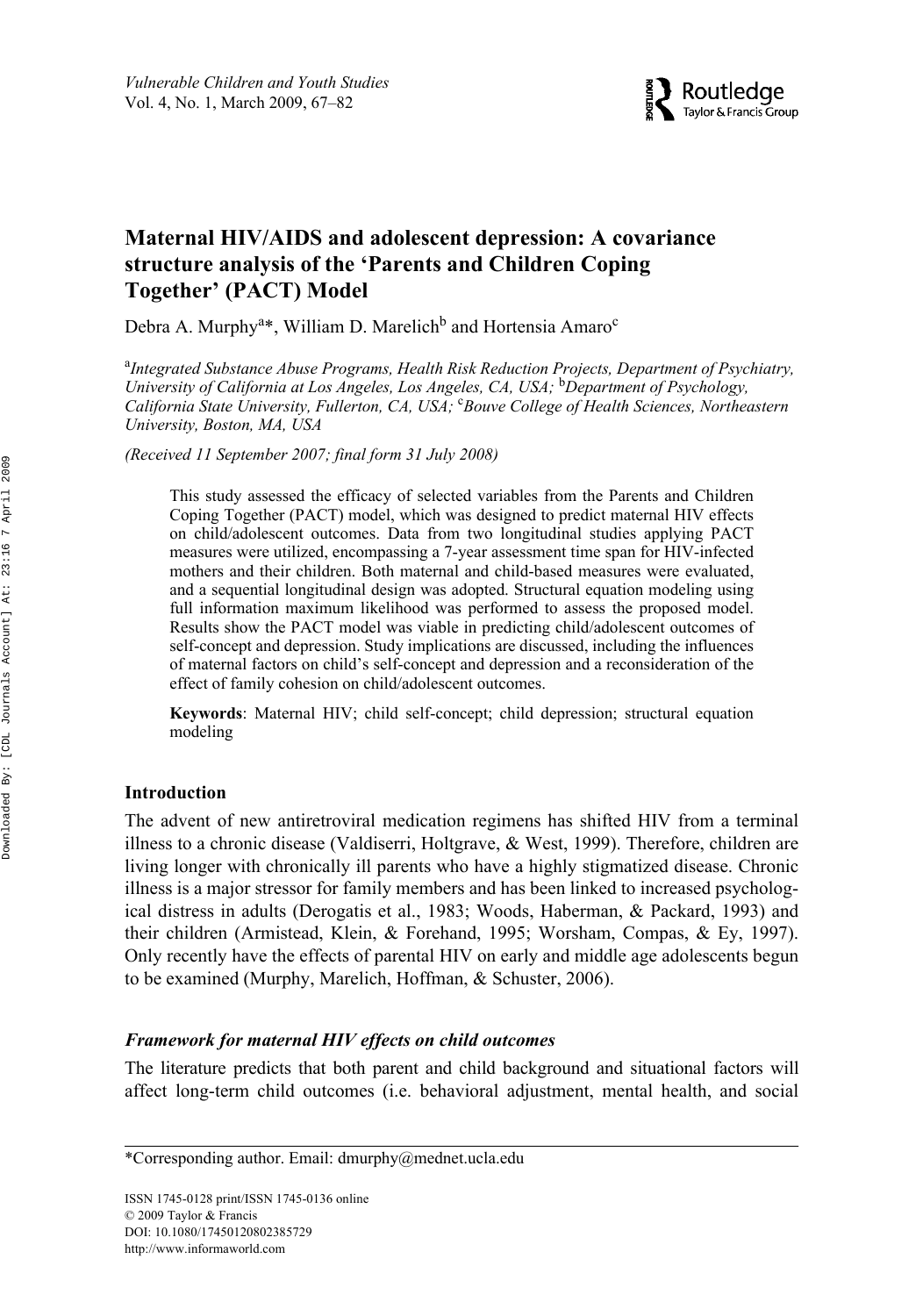adjustment) in response to parental illness. A model of maternal HIV effects on child outcomes has been developed for a long-term study of mothers living with HIV/AIDS and their well children (cf. Murphy, Marelich, et al., 2006), the Parents and Children Coping Together (PACT) study. The 5-year PACT study was designed to longitudinally assess mothers living with HIV and their young, well children aged 6–11 years. A subsequent study, Parents and Adolescents Coping Together (PACT II), followed up the majority of these families through child transition to early and middle adolescence. The PACT model (figure 1) was adapted from the works of Sandler, Reynolds, Kliewer, and Ramirez (1992) and Sandler, Tein, and West (1994) describing child and maternal situational and background factors anticipated to affect child adjustment in response to disruptive events (e.g. divorce and parental death). In the PACT model, background and intermediate outcomes of parents and children are anticipated to impact child adjustment and long-term child outcomes. In this study, analysis of a longitudinal model was conducted to determine the relationship between selected background and intermediate factors with child depression (see bolded variables in Figure 1). The support from the literature for each of the variables in the model selected for this study, and their links and hypothesized paths to other variables in the model, will be briefly reviewed.

#### *Maternal and child/adolescent background factors*

#### *Ethnicity*

Ethnicity is a powerful variable in family responses to HIV, shaping perceptions of illness, health care use, and attitudes toward providers (Chavez, Hubbell, McMullin, Martinez, & Mishra, 1995; Sargent & Brettell, 1996; Clark, 1998). Among HIV-positive adults, ethnicity is a factor in the treatment status, with ethnic minorities, primarily African Americans,



Figure 1. PACT model.

*Note:* Selected variables for this study are in bold face.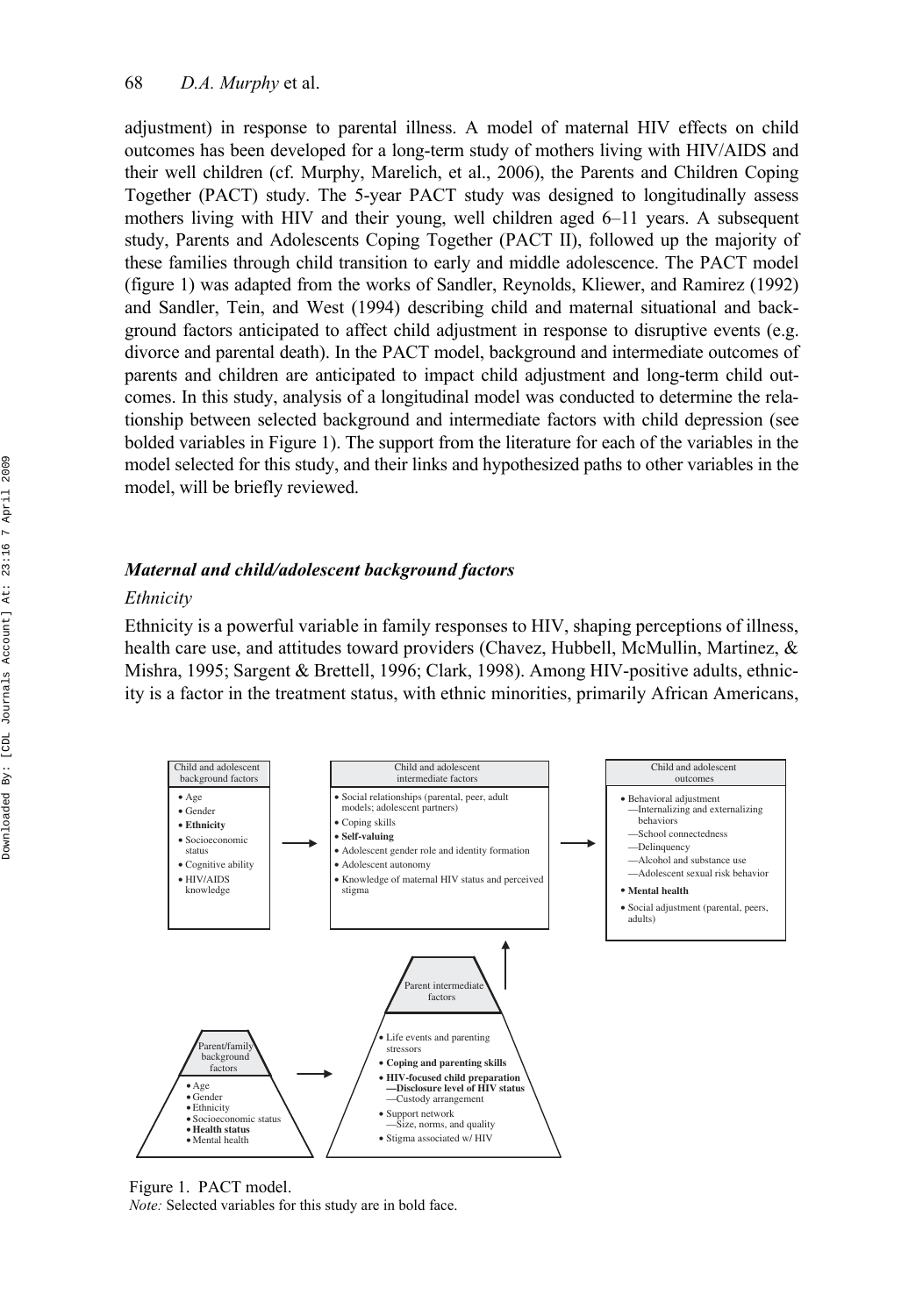more likely to be untreated (Kalichman, Graham, Luke, & Austin, 2002). Further, rates of disclosure to family and friends are significantly lower for African Americans than for whites (Petrak, Doyle, Smith, Skinner, & Hedge, 2001).

#### *Maternal health*

The effects of maternal illness on child outcomes among families affected by HIV have been mixed. Some studies suggest that as illness progresses, mothers with HIV are likely to exhibit a number of maladaptive behaviors that disrupt relationships with their children (Cates, Graham, Boeglin, & Tiekler, 1990; Lamping et al., 1991). For example, when HIV-infected mothers remain healthy, their children are less likely to exhibit depressive symptoms (Murphy, Marelich, & Hoffman, 2002). Dorsey et al. (1999) found a linear increase in children's report of externalizing and internalizing difficulties as their mothers progressed through stages of HIV infection and AIDS. However, in some studies maternal HIV was not found to significantly add to the risk of child problem behaviors (Mellins, Brackis-Cott, Dolezal, & Meyer-Bahlburg, 2005).

#### *Maternal and child/adolescent intermediate factors*

#### *Disclosure*

Maternal disclosure of HIV can affect child adjustment, parent–child relationships, and the ability of parents to access resources. Many HIV-positive mothers do not disclose their HIV-positive status to their children because they believe the child might be too young to understand, or are concerned the child will disclose to others or be angry or fearful (Murphy, Steers, & Dello Stritto, 2001). However, overall, research indicates support for disclosure to children: (1) clinicians advise parents to disclose (Zayas & Romano, 1994; Armistead & Forehand, 1995); (2) mothers who have disclosed report significantly lower levels of depression (Wiener, Battles, & Heilman, 1998), and stronger family cohesion following disclosure; and (3) mothers typically report that their children are emotional at first but exhibit no lasting negative impact (Schrimshaw & Seigel, 2002; Murphy, Roberts, & Hoffman, 2006; Kennedy et al., 2007). Moreover, children who have been disclosed appear to be doing better on a number of measures compared with children who have not (e.g. Murphy et al., 2001; Murphy, Marelich, & Hoffman, 2002; Murphy, 2008).

#### *Family functioning*

Parental illness and family functioning have been linked in numerous research studies. For example, Dura and Beck (1988) found that families with maternal diabetes or chronic pain reported lower cohesiveness than families with no illness. Parental perceptions of the extent to which illness interferes with daily life have been inversely associated with perceptions of family cohesiveness (Mikail & von Baeyer, 1990). Moreover, family functioning has long been associated with child outcomes. In particular, family cohesion is associated with child resilience (Carbonell, Reinherz, & Giaconia, 1998) and has been found to mediate the relationship of negative life events to child depression (Roosa, Dumka, & Tein, 1996). In a large study HIV-positive parents in a European multi-center study (Nostlinger, Bartoli, Gordillo, Roberfroid, & Colebunders, 2006), with respect to influencing factors on children's emotional and behavioral symptoms, healthy general family functioning emerged as the best predictor.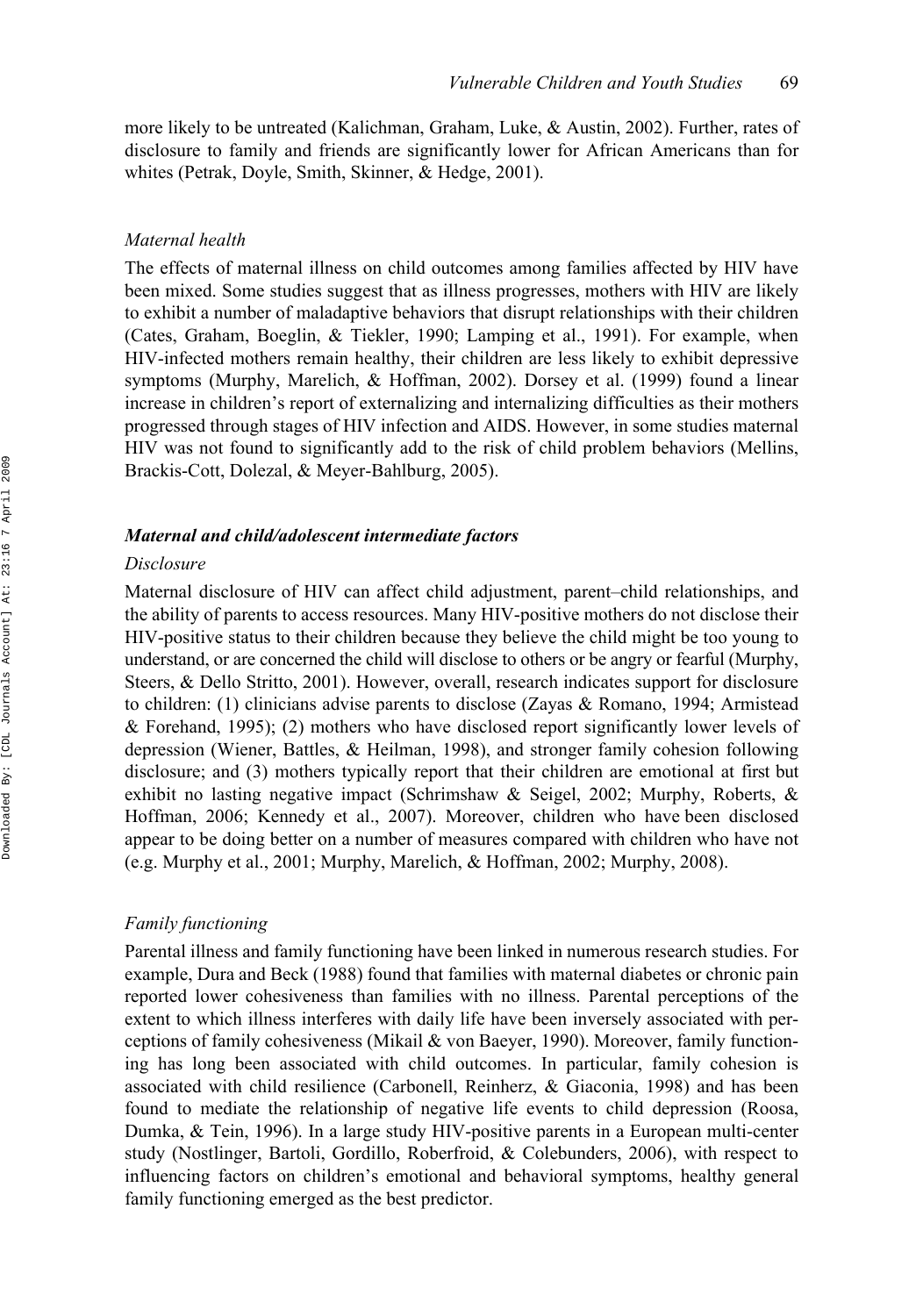#### 70 *D.A. Murphy* et al.

#### *Child/adolescent self-concept*

Identity develops through processes of individuation and connectedness within the family (Hamilton, 1996). Having an HIV-infected mother is likely to affect developmental processes related to identity formation occurring in early and middle adolescence and thus influence self-concept. Children of women with breast cancer and of women with diabetes tend to score significantly lower on self-concept than children in a comparative control sample (Armsden & Lewis, 1994). Reyland, McMahon, Higgins-Delessandro, and Luthar (2002) found that children of HIV-seropositive mothers had lower self-esteem than children attending public school in the same community. But other factors may mediate parental illness effects on child self-concept. Murphy et al. (2001) found that among children affected by maternal HIV, for those children whose mothers had disclosed their HIV-positive serostatus, lower levels of negative self-esteem were found. Finally, behavioral and emotional problems may impact self-concept. Adolescents with depression have been shown to have a worse self-concept (McGrath & Repetti, 2002; Kolaitis & Liakopoulou, 2005).

#### *Child mental health, behavioral, and social outcomes*

As can been seen by the previous review of background factors and intermediate factors that may affect child outcomes, children affected by parental HIV/AIDS are at risk of poorer mental health, behavioral, and social outcomes. Somatic illness in a parent has long been considered a risk factor for psychological problems in children. Among families where the mother had breast cancer, one-third of the patients reported an increase in behavioral disorders in their younger children (Buckley, 1977). In a review of 15 years of literature on children of somatically ill parents, Romer, Barkmann, Schulte-Markwort, Thomalla, and Riedesser (2002) found that children of seriously ill parents had higher scores than controls on symptom scales, with a tendency toward internalizing symptomatology. Murphy, Greenwell, Mouttapa, Brecht, and Schuster (2006) have found that stability in HIV-infected mothers' health appears to be associated with a more rapid improvement in children's mental health over time.

#### *Summary*

In this study, selected variables from the PACT model (Figure 1) were analyzed. While some of these variables and associations have been evaluated in the PACT sample in many studies, this study takes a longitudinal perspective and includes more variables from the model to establish a 'bigger picture' of these families. Within the constraints of our limited sample size and statistical power, we included as many of the PACT variables as possible for formal model assessment. Maternal background factors of ethnicity and health status were included in the analysis. Maternal intermediate factors included disclosure of HIV status; family functioning; and maternal coping (specifically, physical functioning). The child intermediate factor included in the analysis was self-valuing (measured as self-concept). The main child outcome was mental health, specifically child depression.

#### **Method**

#### *Participants*

One hundred thirty-five mothers living with HIV/AIDS and their young, well children 6–11 years old were recruited from 14 sites in Los Angeles County (11 clinical primary care sites and 3 AIDS service organizations) from November 1997 to June 1999 into the PACT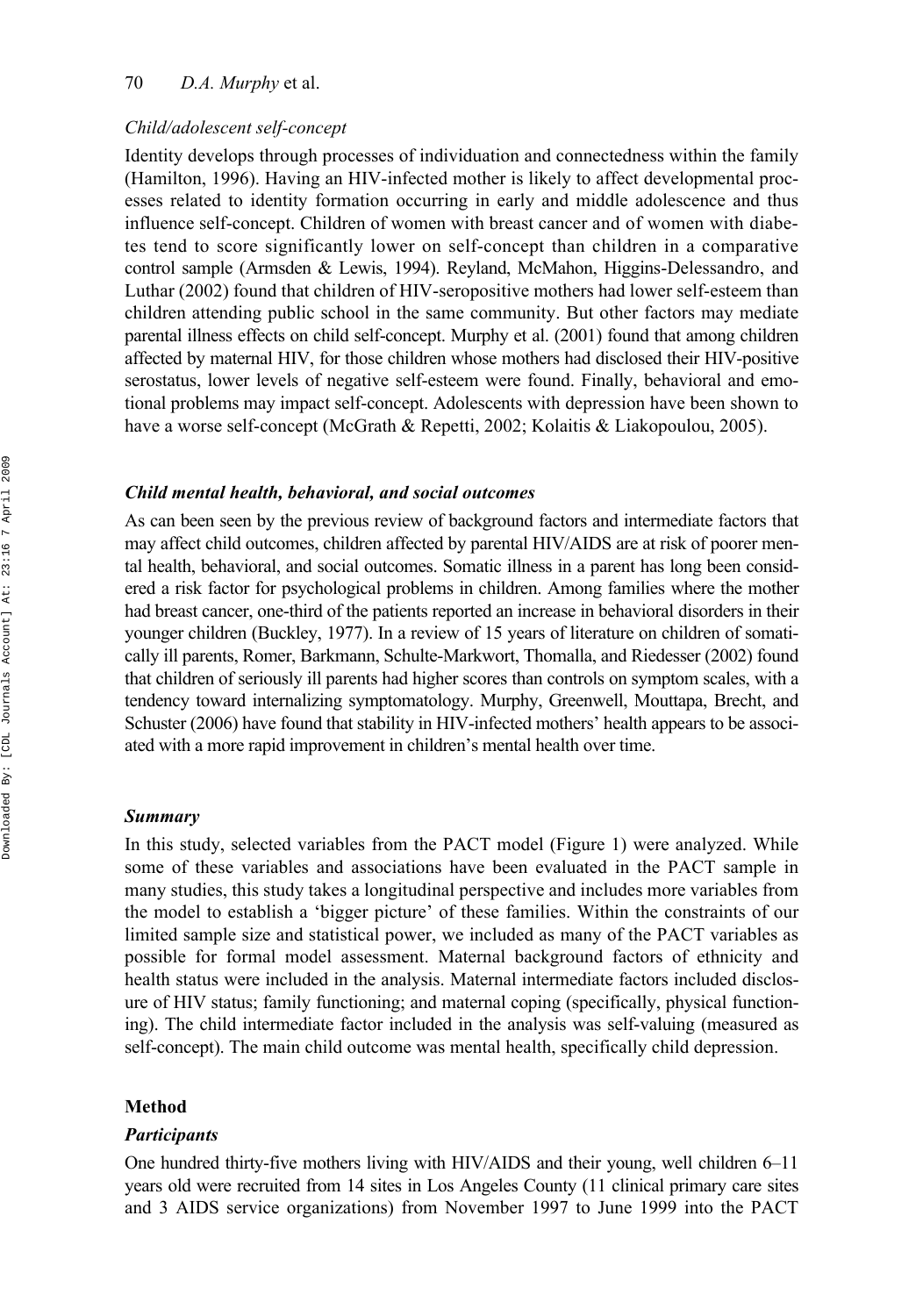study. PACT II followed up the majority of these families when the children were transitioning to early and middle adolescence.

Of the 135 mothers recruited for PACT I, 81 remained in the study across all 30 months, re-consented to participate in PACT II, and provided data at the PACT II baseline (36 additional families were recruited from June 2003 through October 2004 using the same procedures outlined above [with children aged 11–14.5 years], making the total sample of 118 for PACT II—however, for the current study only those available from both PACT studies were retained). PACT II baseline was conducted approximately 3 years after the last PACT I follow-up, and assessments were conducted every 6 months. Four time points from the PACT studies combined are included in the current analysis: PACT I baseline interview and follow-ups at 30 months, 66 months, and 84 months (numbered in 6-month increments from the first assessment—month total includes break between PACT I and PACT II grants). Some minor differences between the 81 mother/child pairs who reconsented for PACT II and the 54 who did not reconsent have previously been noted (see Murphy, Greenwell et al., 2006, for attrition analysis). No child differences were found, and only two maternal differences were evident; mothers who could not participate in PACT II due to losing custody of the child reported higher family conflict scores, and mothers who had died (and thus could not participate) showed lower CD4 counts than those who reconsented.

At PACT I baseline for the 81 participants, mothers' mean age was  $35.0$  years (SD =  $5.96$ ; ranging from 23 to 52 years); of the total participants, 34.6% were African American, 30.9% Latina, 25.9% white, and the remainder other/mixed ethnicity. Those married comprised 19% of the sample, while 36% reported never being married, 23% widowed, 14% separated, and 9% divorced. Approximately 26% had completed high school, while 51% had not completed high school—the remainder had completed some college, had a college degree, or had attended a technical school. The majority (81.5%) were unemployed.

The mean age of children in the study at PACT I baseline was 8.43 years  $(SD = 1.83;$ ranging from 5 to 12 years using mothers' report). At 66 months (PACT II baseline), mean age was 13.44 years (SD = 1.93; ranging from 10 to 17 years). By 84 months, mean age was 14.83 years (SD = 1.90; ranging from 12 to 19 years). Overall, 53.1% of the children were male.

Inclusion criteria for PACT I were as follows: mother had AIDS or was HIV symptomatic; she had a well child aged 6–11 years; and she was English or Spanish speaking. HIV symptomatic was defined using the CDC Guidelines for  $CD4^+$  T Lymphocyte Category 2 and Clinical Category B, including a CD4 count between 200 and 400 and the occurrence of a specified opportunistic disease or the occurrence of diseases for which treatment was complicated by HIV. Medical chart abstraction was conducted to verify eligibility. Of the 214 mothers contacted for study participation, 24% were ineligible based on the above criteria and 13% chose not to participate.

#### *Procedures*

Clinic staff at recruitment sites referred eligible families, and flyers and brochures allowed patients/clients to contact study staff directly. Interviewers only discussed the mother's diagnosis with children when prior child knowledge was confirmed through both parent report and child confirmation of that knowledge through an indirect screening. After receiving a description of the study, mothers who agreed to participate signed the Institutional Review Board (IRB)-approved Informed Consent forms and children signed the assent form. Trained bilingual interviewers conducted face-to-face interviews in the family's home.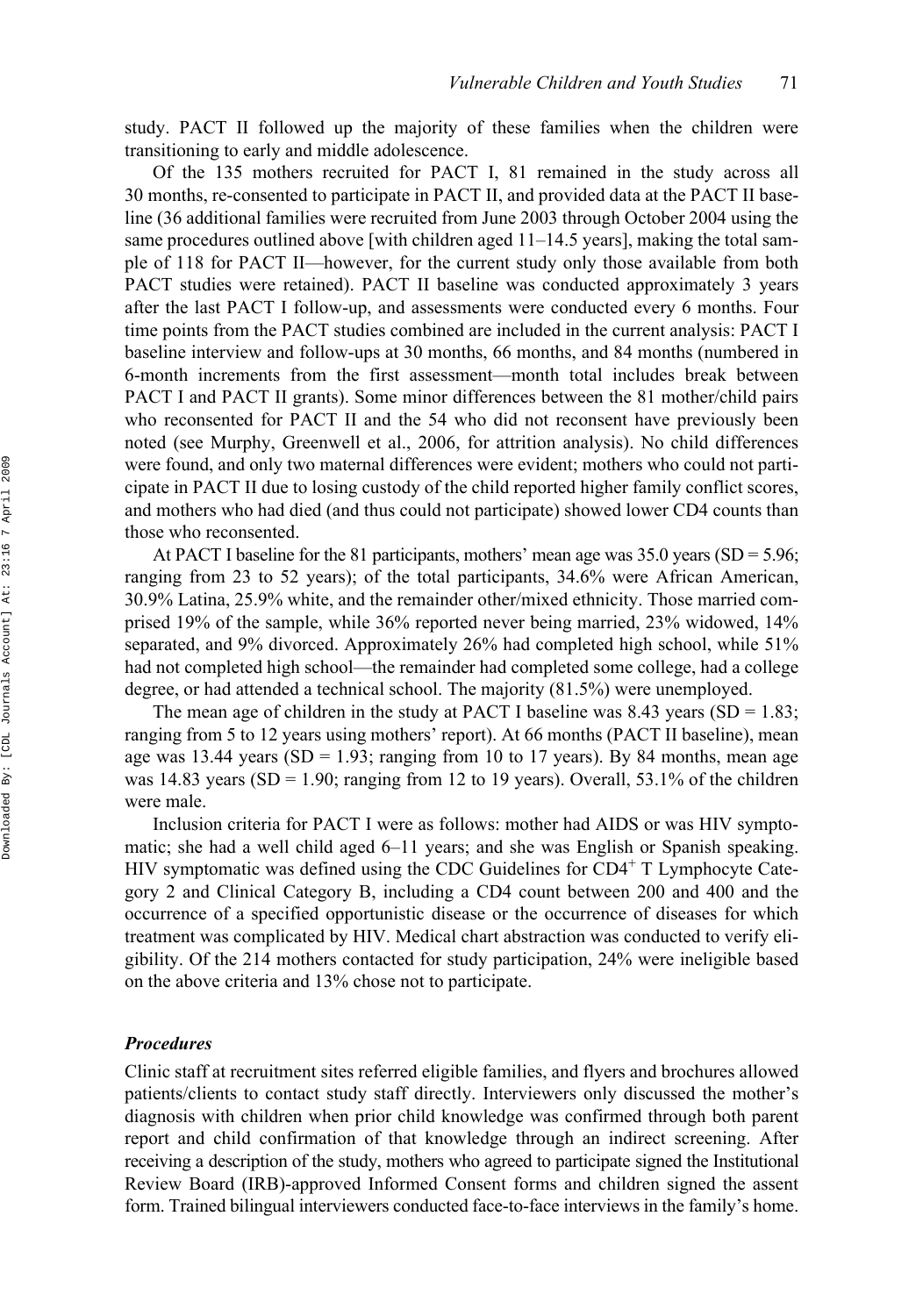For both PACT I and PACT II, interviews of mothers and children/adolescents were conducted separately using a computer-assisted interviewing program (CAPI) on laptop computers. Interviews with mothers lasted 1.5 hours and interviews with children/adolescents lasted 1 hour. Mothers received an incentive of \$35.00 and children/adolescents received \$25.00.

## *Measures*

### *Background factors*

- *Maternal ethnicity (baseline)*: Mothers were asked to report their ethnicity (Asian/ Pacific Islander; Black or African American; Native American/American Indian; White; Hispanic [Spanish] or Latino Origin, or Other or Mixed Ethnicity).
- *Maternal disclosure (baseline)*: Mothers were asked how much their child knew about their HIV status. If the child knew the mother had HIV or AIDS, disclosure status was coded with a '1', otherwise disclosure was coded '0'.
- *Maternal viral load and CD4 cell count (baseline)*: Mothers' health status was assessed using viral load and CD4 cell counts from medical records abstraction. Missing medical abstract CD4 cell count and viral load values were replaced with available self-report measures (a Pearson correlation of medical abstract CD4 and self-report CD4 was 0.77; viral load correlation between medical abstract/self-report was 0.74). Eight cases were missing baseline CD4 and were replaced with self-report. Seven cases were missing viral load, and four were replaced with self-report. Viral load was highly skewed, and a log transformation was applied (a '1' constant was added prior to transformation due to zero values) to adjust the distribution.
- *Child gender and age (baseline)*: Mother's report of child's age and gender was collected.
- *Maternal physical functioning (66 months)*: The Medical Outcome Short Form 36 was administered to mothers (Ware  $\&$  Sherbourne, 1992), and the 10-item physical functioning subscale was chosen because it is based on a mother's report of her activity limitations rather than how she felt. Higher scores indicate better functioning. Internal consistency reliability for the current sample is 0.91.

### *Intermediate factors*

- *Family functioning (30 months)*: The subscale measuring family cohesion from the Family Functioning Scale (Bloom & Naar, 1994) was administered to mothers. Higher scores indicate more family cohesion. Internal consistency reliability for the current sample is 0.66.
- *Self-concept (66 months)*: The Piers–Harris Children's Self-Concept Scale (Piers, 1993) was administered. Subscales for this study and alphas are as follows: Physical Appearance and Attribution, 0.84; Happiness and Satisfaction, 0.63; Popularity, 0.71; and Intellectual and School Status, 0.77.

#### *Child outcomes*

• *Child depression (84 months)*: The Children's Depression Inventory (CDI; Kovacs, 1992) was administered. The scale consists of five subscales: Negative Mood, Interpersonal Problems, Ineffectiveness, Anhedonia, and Negative Self-Esteem. Total score reliability for the current sample is 0.91.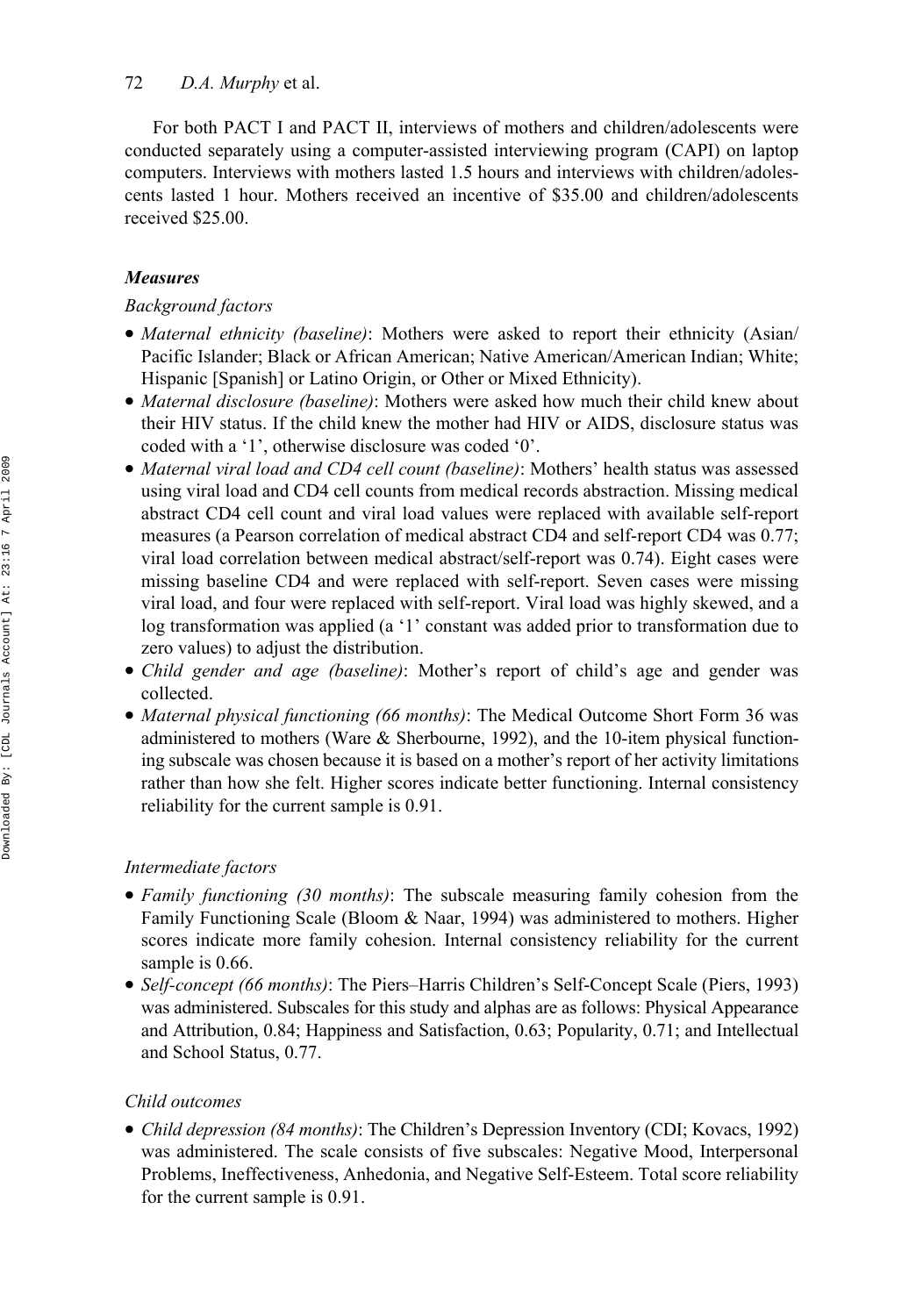### *Analysis*

A sequential longitudinal design (MacCallum & Austin, 2000) was adopted to test the PACT model. Model evaluation was performed using EQS (Bentler, 2006), applying full information maximum likelihood (FIML). Beyond direct associations, indirect effects of exogenous variables using a Sobel test extension were evaluated (Bentler, 2006; see James, Muliak, & Brett, 2006, for SEM mediation interpretation). Stability of the model fit statistics and parameter estimates were assessed using a model-based bootstrap procedure, with resampling fixed to our sample *N*, and requesting 1,000 bootstrap samples. Observed means and standard deviations for indicator variables are presented in Table 1.

#### **Results**

To assess the model, due to limited sample size, we used select measurement variables representing different points of time. Final predictor variables include baseline measures from PACT I (mother's ethnicity, illness status [CD4, viral load], serostatus disclosure), a 30-month follow-up measure from PACT I (mothers' perception of family cohesion), and baseline measures (66 months) from PACT II (mothers' physical functioning; the Piers– Harris subscales representing the latent construct of childs' self-concept). Child depression (our main outcome) was taken at 84-month follow-up from PACT II, consisting of the five CDI subscales representing the latent construct of child depression. See Table 2 for observed pair-wise correlations between the 15 measured variables. For the Piers–Harris and CDI subscales, a latent construct approach was adopted since the subscales function as multiple indicators around the construct centroid (Little, Lindberger, & Nesselroade, 1999) which may lead to better construct measurement as opposed to global indicators.

Two proposed background factors (gender, age) are not included in the final proposed model. Early exploratory runs yielded poor associations between these variables and adolescent depression and between those variables and other model variables. Because we

| Variables                                         | М      | <b>SD</b> | Min, max |
|---------------------------------------------------|--------|-----------|----------|
| Ethnicity (0 = non-white, 1 = white) <sup>a</sup> | 0.26   | 0.44      | 0, 1     |
| Disclosure $(0 = no, 1 = yes)^{a}$                | 0.36   | 0.48      | 0, 1     |
| CD4 cell count                                    | 388.12 | 280.99    | 13, 1664 |
| Viral load (log with $+1$ constant)               | 2.77   | 1.51      | 0, 5.44  |
| Family cohesion                                   | 15.97  | 2.38      | 10, 20   |
| Physical functioning (MOS 36)                     | 71.30  | 26.53     | 0, 100   |
| Self-concept (Piers-Harris)                       |        |           |          |
| Intellectual and school status                    | 13.41  | 2.59      | 7, 17    |
| Physical appearance                               | 10.73  | 2.81      | 2, 13    |
| Popularity                                        | 10.11  | 2.03      | 4, 12    |
| Happiness and satisfaction                        | 9.30   | 1.20      | 4, 10    |
| Depression (CDI)                                  |        |           |          |
| Negative mood                                     | 1.10   | 1.41      | 0, 7     |
| Interpersonal problems                            | 0.52   | 1.03      | 0, 5     |
| Ineffectiveness                                   | 1.32   | 1.65      | 0, 7     |
| Anhedonia                                         | 1.94   | 2.16      | 0, 9     |
| Negative self-esteem                              | 0.46   | 0.94      | 0, 5     |

Table 1. Observed means and standard deviations of proposed PACT model variables.

<sup>a</sup>Percentages for ethnicity (26% non-white) and disclosure (36% non-disclosure).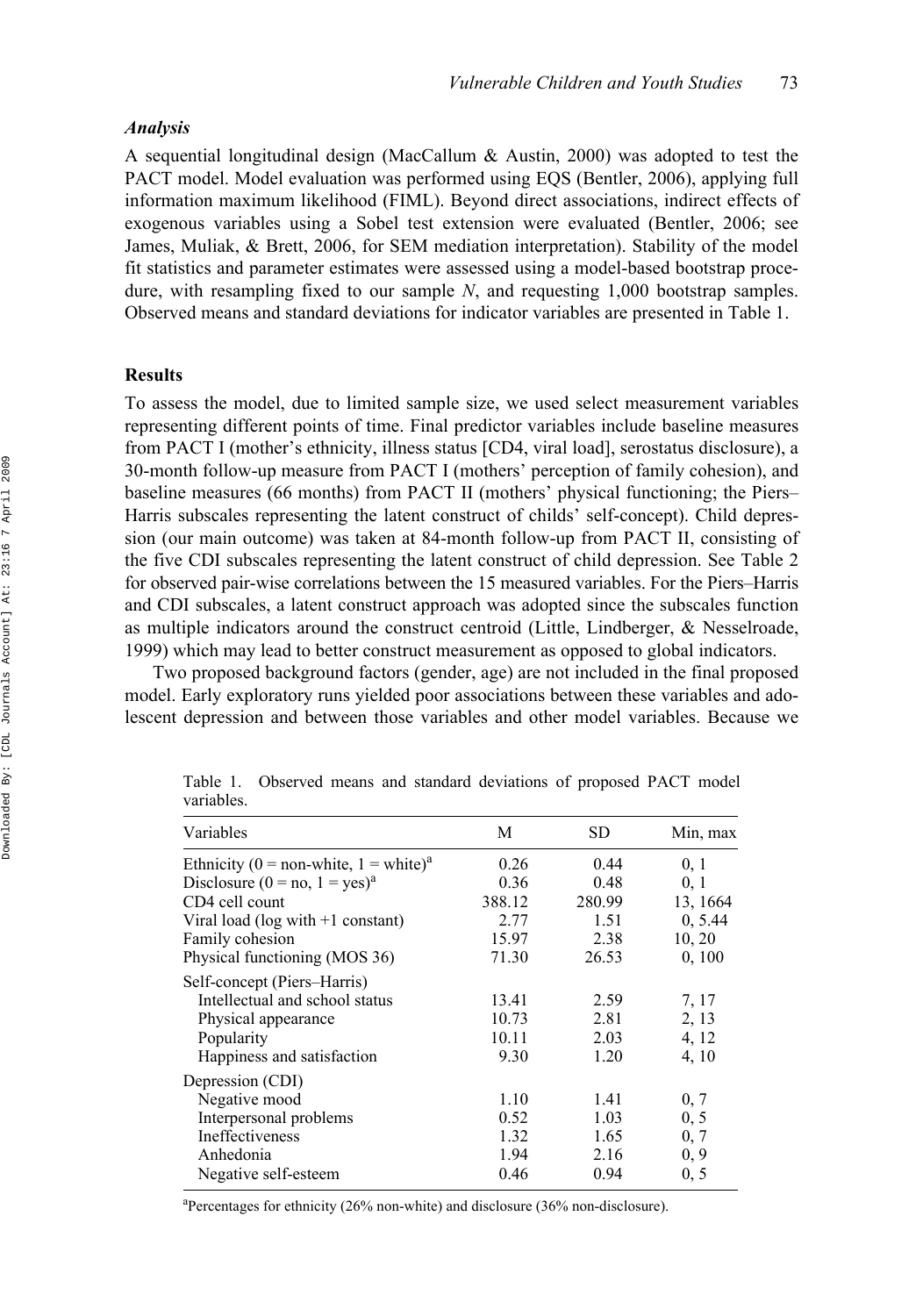| ١<br>ċ                               |
|--------------------------------------|
| ı<br>Ï<br>ł<br>l<br>ï<br>ı<br>I<br>l |
| t                                    |
| ı<br>١<br>¢<br>ï<br>ı                |
| J<br>1<br>ć<br>I<br>ı                |
| ١<br>ı<br>ľ<br>I<br>١<br>í<br>Ï<br>í |
| ì<br>ı<br>í<br>i<br>î<br>j<br>Ń      |
| l<br>Ï<br>í<br>l<br>١                |
| ï<br>l<br>i<br>١                     |
| ī<br>ç<br>١<br>I<br>ï<br>Ï           |

| .<br>با                                                                         |
|---------------------------------------------------------------------------------|
|                                                                                 |
|                                                                                 |
|                                                                                 |
|                                                                                 |
|                                                                                 |
| くうへん                                                                            |
|                                                                                 |
|                                                                                 |
|                                                                                 |
|                                                                                 |
|                                                                                 |
|                                                                                 |
| ï                                                                               |
|                                                                                 |
| $\alpha$ . The contract of the contract of $\alpha$ is the contract of $\alpha$ |
|                                                                                 |
|                                                                                 |
|                                                                                 |
|                                                                                 |
|                                                                                 |
|                                                                                 |
|                                                                                 |
|                                                                                 |
|                                                                                 |
|                                                                                 |
|                                                                                 |
|                                                                                 |
|                                                                                 |
| I                                                                               |
| ֦                                                                               |
| i<br>)                                                                          |
| .<br>[<br>l                                                                     |
|                                                                                 |

| Table 2. Observed pairwise Pearson correlations and sample size of proposed model variables $r(N)$ |                       |                                                                                |                      |                                                                                                                                                                                                                                                                                                                                                                                  |                                                                                                                                                                                                                                                                                                                                                                                  |                                                                                                                                                                                                                                                                                                                                                                                  |                                                                                                                                                                                                                                                                                                                                                                                  |                                                                                                                                                                                                                                                                                                                                                                                                                |                |                          |               |          |                                  |      |        |
|----------------------------------------------------------------------------------------------------|-----------------------|--------------------------------------------------------------------------------|----------------------|----------------------------------------------------------------------------------------------------------------------------------------------------------------------------------------------------------------------------------------------------------------------------------------------------------------------------------------------------------------------------------|----------------------------------------------------------------------------------------------------------------------------------------------------------------------------------------------------------------------------------------------------------------------------------------------------------------------------------------------------------------------------------|----------------------------------------------------------------------------------------------------------------------------------------------------------------------------------------------------------------------------------------------------------------------------------------------------------------------------------------------------------------------------------|----------------------------------------------------------------------------------------------------------------------------------------------------------------------------------------------------------------------------------------------------------------------------------------------------------------------------------------------------------------------------------|----------------------------------------------------------------------------------------------------------------------------------------------------------------------------------------------------------------------------------------------------------------------------------------------------------------------------------------------------------------------------------------------------------------|----------------|--------------------------|---------------|----------|----------------------------------|------|--------|
| Measures                                                                                           | $\widehat{c}$         | $\odot$                                                                        | $\widehat{c}$        | $\bigoplus$                                                                                                                                                                                                                                                                                                                                                                      | $\odot$                                                                                                                                                                                                                                                                                                                                                                          | $\circledcirc$                                                                                                                                                                                                                                                                                                                                                                   | $\odot$                                                                                                                                                                                                                                                                                                                                                                          | $\circledast$                                                                                                                                                                                                                                                                                                                                                                                                  | $\circledcirc$ | $\frac{1}{2}$            | $\frac{1}{2}$ | (12)     | (13)                             | (14) | (15)   |
| $(1)$ CD4 baseline<br>Baseline                                                                     |                       |                                                                                |                      |                                                                                                                                                                                                                                                                                                                                                                                  |                                                                                                                                                                                                                                                                                                                                                                                  |                                                                                                                                                                                                                                                                                                                                                                                  |                                                                                                                                                                                                                                                                                                                                                                                  |                                                                                                                                                                                                                                                                                                                                                                                                                |                |                          |               |          |                                  |      |        |
| (2) Viral load<br>baseline                                                                         | $-0.37(78)$           | I                                                                              |                      |                                                                                                                                                                                                                                                                                                                                                                                  |                                                                                                                                                                                                                                                                                                                                                                                  |                                                                                                                                                                                                                                                                                                                                                                                  |                                                                                                                                                                                                                                                                                                                                                                                  |                                                                                                                                                                                                                                                                                                                                                                                                                |                |                          |               |          |                                  |      |        |
| (3) Disclosure                                                                                     | $-0.06(81) -0.05(78)$ |                                                                                | I                    |                                                                                                                                                                                                                                                                                                                                                                                  |                                                                                                                                                                                                                                                                                                                                                                                  |                                                                                                                                                                                                                                                                                                                                                                                  |                                                                                                                                                                                                                                                                                                                                                                                  |                                                                                                                                                                                                                                                                                                                                                                                                                |                |                          |               |          |                                  |      |        |
| race/ethnicity<br>baseline<br>(4) Mothers'                                                         |                       | $0.16(81) -0.08(78)$                                                           | 0.03(81)             | $\begin{array}{c} \rule{0pt}{2.5ex} \rule{0pt}{2.5ex} \rule{0pt}{2.5ex} \rule{0pt}{2.5ex} \rule{0pt}{2.5ex} \rule{0pt}{2.5ex} \rule{0pt}{2.5ex} \rule{0pt}{2.5ex} \rule{0pt}{2.5ex} \rule{0pt}{2.5ex} \rule{0pt}{2.5ex} \rule{0pt}{2.5ex} \rule{0pt}{2.5ex} \rule{0pt}{2.5ex} \rule{0pt}{2.5ex} \rule{0pt}{2.5ex} \rule{0pt}{2.5ex} \rule{0pt}{2.5ex} \rule{0pt}{2.5ex} \rule{0$ |                                                                                                                                                                                                                                                                                                                                                                                  |                                                                                                                                                                                                                                                                                                                                                                                  |                                                                                                                                                                                                                                                                                                                                                                                  |                                                                                                                                                                                                                                                                                                                                                                                                                |                |                          |               |          |                                  |      |        |
| (5) Family cohesion<br>30-month FU                                                                 |                       | $0.13(69) -0.04(66)$                                                           | 0.20(69)             | 0.01(69)                                                                                                                                                                                                                                                                                                                                                                         | $\begin{array}{c} \rule{0pt}{2.5ex} \rule{0pt}{2.5ex} \rule{0pt}{2.5ex} \rule{0pt}{2.5ex} \rule{0pt}{2.5ex} \rule{0pt}{2.5ex} \rule{0pt}{2.5ex} \rule{0pt}{2.5ex} \rule{0pt}{2.5ex} \rule{0pt}{2.5ex} \rule{0pt}{2.5ex} \rule{0pt}{2.5ex} \rule{0pt}{2.5ex} \rule{0pt}{2.5ex} \rule{0pt}{2.5ex} \rule{0pt}{2.5ex} \rule{0pt}{2.5ex} \rule{0pt}{2.5ex} \rule{0pt}{2.5ex} \rule{0$ |                                                                                                                                                                                                                                                                                                                                                                                  |                                                                                                                                                                                                                                                                                                                                                                                  |                                                                                                                                                                                                                                                                                                                                                                                                                |                |                          |               |          |                                  |      |        |
| (6) Physical<br>functioning<br>6-month FU                                                          |                       | $0.13(81) -0.03(78)$                                                           | $-0.11(81)$          | 0.19(81)                                                                                                                                                                                                                                                                                                                                                                         | $-0.20(69)$                                                                                                                                                                                                                                                                                                                                                                      | $\begin{array}{c} \rule{0pt}{2.5ex} \rule{0pt}{2.5ex} \rule{0pt}{2.5ex} \rule{0pt}{2.5ex} \rule{0pt}{2.5ex} \rule{0pt}{2.5ex} \rule{0pt}{2.5ex} \rule{0pt}{2.5ex} \rule{0pt}{2.5ex} \rule{0pt}{2.5ex} \rule{0pt}{2.5ex} \rule{0pt}{2.5ex} \rule{0pt}{2.5ex} \rule{0pt}{2.5ex} \rule{0pt}{2.5ex} \rule{0pt}{2.5ex} \rule{0pt}{2.5ex} \rule{0pt}{2.5ex} \rule{0pt}{2.5ex} \rule{0$ |                                                                                                                                                                                                                                                                                                                                                                                  |                                                                                                                                                                                                                                                                                                                                                                                                                |                |                          |               |          |                                  |      |        |
| $\left( 7\right)$ Intellectual and<br>Child self-concept                                           | $-0.02(81) -0.07(78)$ |                                                                                | 0.20(81)             | $-0.21(81)$                                                                                                                                                                                                                                                                                                                                                                      | 0.00(69)                                                                                                                                                                                                                                                                                                                                                                         | 0.18(81)                                                                                                                                                                                                                                                                                                                                                                         | $\begin{array}{c} \rule{0pt}{2.5ex} \rule{0pt}{2.5ex} \rule{0pt}{2.5ex} \rule{0pt}{2.5ex} \rule{0pt}{2.5ex} \rule{0pt}{2.5ex} \rule{0pt}{2.5ex} \rule{0pt}{2.5ex} \rule{0pt}{2.5ex} \rule{0pt}{2.5ex} \rule{0pt}{2.5ex} \rule{0pt}{2.5ex} \rule{0pt}{2.5ex} \rule{0pt}{2.5ex} \rule{0pt}{2.5ex} \rule{0pt}{2.5ex} \rule{0pt}{2.5ex} \rule{0pt}{2.5ex} \rule{0pt}{2.5ex} \rule{0$ |                                                                                                                                                                                                                                                                                                                                                                                                                |                |                          |               |          |                                  |      |        |
| appearance and<br>school status<br>(8) Physical                                                    |                       | $-0.22(77) -0.24(74)$                                                          | $0.16(77) -0.09(77)$ |                                                                                                                                                                                                                                                                                                                                                                                  | $-0.07(65)$                                                                                                                                                                                                                                                                                                                                                                      | 0.05(77)                                                                                                                                                                                                                                                                                                                                                                         | 0.68(77)                                                                                                                                                                                                                                                                                                                                                                         | $\begin{array}{c} \rule{0pt}{2ex} \rule{0pt}{2ex} \rule{0pt}{2ex} \rule{0pt}{2ex} \rule{0pt}{2ex} \rule{0pt}{2ex} \rule{0pt}{2ex} \rule{0pt}{2ex} \rule{0pt}{2ex} \rule{0pt}{2ex} \rule{0pt}{2ex} \rule{0pt}{2ex} \rule{0pt}{2ex} \rule{0pt}{2ex} \rule{0pt}{2ex} \rule{0pt}{2ex} \rule{0pt}{2ex} \rule{0pt}{2ex} \rule{0pt}{2ex} \rule{0pt}{2ex} \rule{0pt}{2ex} \rule{0pt}{2ex} \rule{0pt}{2ex} \rule{0pt}{$ |                |                          |               |          |                                  |      |        |
| attributes<br>(9) Popularity                                                                       |                       | $\begin{array}{ccc} 0.06(80) & -0.10(77) \\ -0.20(79) & -0.05(76) \end{array}$ | 0.09(80)             | $-0.02(80)$                                                                                                                                                                                                                                                                                                                                                                      | $-0.11(68)$                                                                                                                                                                                                                                                                                                                                                                      | 0.20(80)                                                                                                                                                                                                                                                                                                                                                                         | 0.60(80)                                                                                                                                                                                                                                                                                                                                                                         | 0.54(77)                                                                                                                                                                                                                                                                                                                                                                                                       |                |                          |               |          |                                  |      |        |
| (10) Happiness and<br>satisfaction                                                                 |                       |                                                                                | 0.14(79)             | $-0.11(79)$                                                                                                                                                                                                                                                                                                                                                                      | 0.08(67)                                                                                                                                                                                                                                                                                                                                                                         | 0.12(79)                                                                                                                                                                                                                                                                                                                                                                         | 0.53(79)                                                                                                                                                                                                                                                                                                                                                                         | 0.56(77)                                                                                                                                                                                                                                                                                                                                                                                                       | 0.44(78)       | $\overline{\phantom{a}}$ |               |          |                                  |      |        |
| (11) Negative mood<br>Child depression<br>84-month FU                                              |                       | $0.01(71) -0.16(68)$                                                           | $-0.07(71)$          | 0.07(71)                                                                                                                                                                                                                                                                                                                                                                         | 0.09(60)                                                                                                                                                                                                                                                                                                                                                                         | $-0.21(71)$                                                                                                                                                                                                                                                                                                                                                                      |                                                                                                                                                                                                                                                                                                                                                                                  | $-0.17(71) -0.30(67) -0.29(70)$                                                                                                                                                                                                                                                                                                                                                                                |                | $-0.25(69)$              |               |          |                                  |      |        |
| (12) Interpersonal<br>problems                                                                     | $0.01\ (71)$          | $-0.02(68)$                                                                    | 0.03(71)             | $-0.03(71)$                                                                                                                                                                                                                                                                                                                                                                      | 0.05(60)                                                                                                                                                                                                                                                                                                                                                                         | $-0.04(71)$                                                                                                                                                                                                                                                                                                                                                                      | $-0.17(71)$                                                                                                                                                                                                                                                                                                                                                                      | $-0.12(67)$                                                                                                                                                                                                                                                                                                                                                                                                    | $-0.01(70)$    | $-0.13(69)$              | 0.24(71)      | $\mid$   |                                  |      |        |
| (13) Ineffectiveness                                                                               | 0.01(71)              | $0.14(68)$<br>-0.10 $(68)$                                                     | $-0.17(71)$          | 0.08(71)                                                                                                                                                                                                                                                                                                                                                                         | 0.23(60)                                                                                                                                                                                                                                                                                                                                                                         | $-0.12(71)$                                                                                                                                                                                                                                                                                                                                                                      | $-0.57(71)$                                                                                                                                                                                                                                                                                                                                                                      | $-0.55(67)$                                                                                                                                                                                                                                                                                                                                                                                                    | $-0.40(70)$    | $-0.43(69)$              | 0.30(71)      | 0.22(71) |                                  |      |        |
| (14) Anhedonia                                                                                     | 0.00(71)              |                                                                                | $-0.04(71)$          | 0.19(71)                                                                                                                                                                                                                                                                                                                                                                         | 0.12(60)                                                                                                                                                                                                                                                                                                                                                                         | $-0.09(71)$                                                                                                                                                                                                                                                                                                                                                                      | $-0.31(71)$                                                                                                                                                                                                                                                                                                                                                                      | $-0.23(67)$                                                                                                                                                                                                                                                                                                                                                                                                    | $-0.28(70)$    | $-0.12(69)$              | 0.49(71)      | 0.21(71) | 0.42(71)                         |      |        |
| self-esteem<br>$(15)$ Negative                                                                     | 0.12(71)              | 0.13(68)                                                                       | $-0.28(71)$          | 0.25(71)                                                                                                                                                                                                                                                                                                                                                                         | $-0.03(60)$                                                                                                                                                                                                                                                                                                                                                                      | 0.05(71)                                                                                                                                                                                                                                                                                                                                                                         | $-0.34(71)$                                                                                                                                                                                                                                                                                                                                                                      | $-0.48(67)$                                                                                                                                                                                                                                                                                                                                                                                                    | $-0.23(70)$    | $-0.23(69)$              | 0.44(71)      |          | $0.32(71)$ $0.40(71)$ $0.52(71)$ |      | $\mid$ |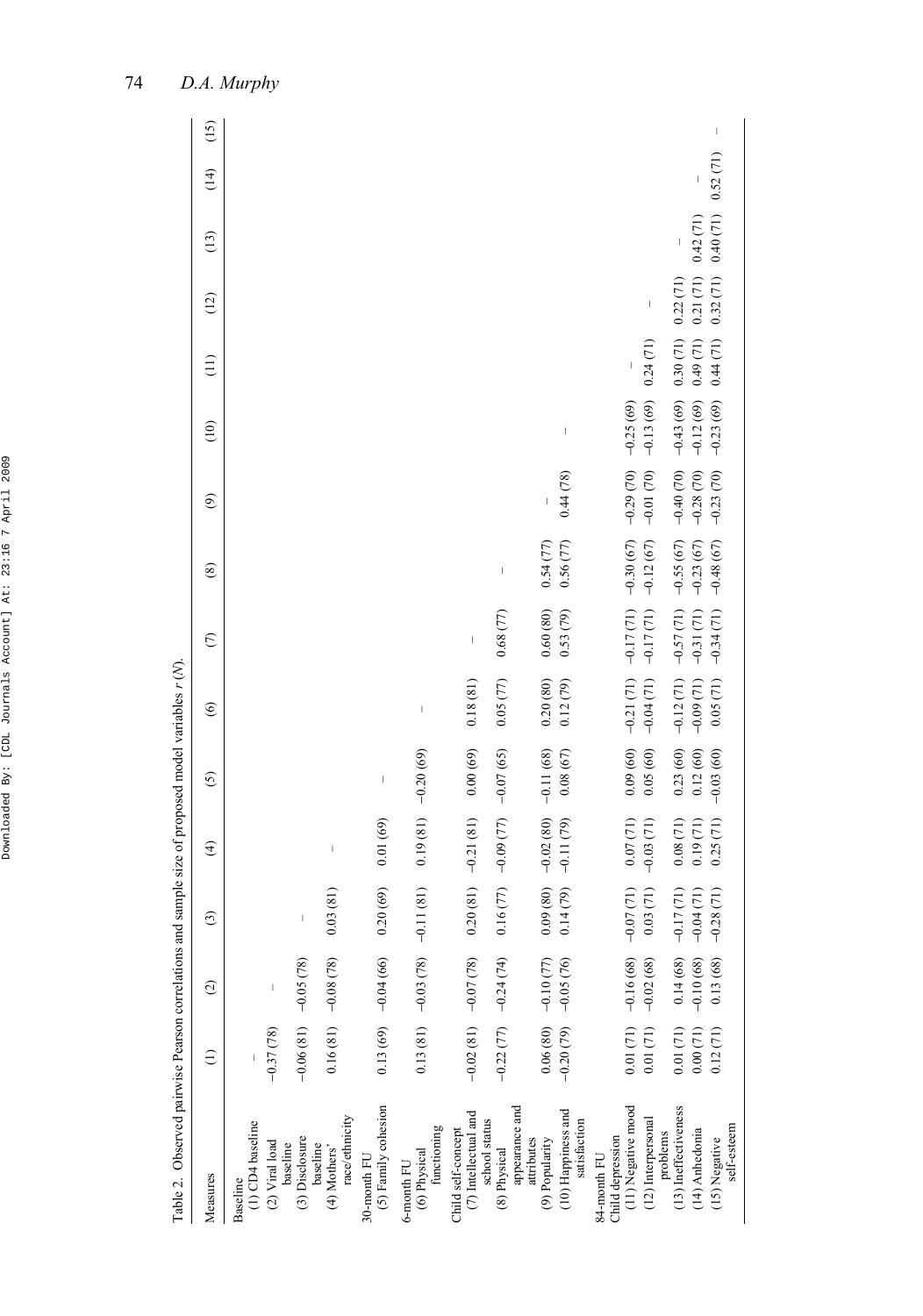

Figure 2. Hypothesized measurement model for PACT over 83 months. Observed variables are shown within rectangles and latent constructs are shown within ellipse. *Notes*: Estimated parameters are noted with a '\*'. A '\*' in parentheses indicates hypothesised negative association. Error variance terms for measured variables are not shown.

had to be selective in the measured variables, both gender and age were removed as exogenous variables.

To assess the proposed model (Figure 2), we allowed disturbance terms for the constructs with multiple indicators (e.g. self-concept, child depression) to vary and provided start values of 5, although we set one indicator path to 1.0 for identification purposes. Error variances for all endogenous variables were allowed to vary. Regarding assumptions, two cases were possible multivariate outliers but were retained due to small sample size considerations. Multicollinearity was not evident based on bivariate correlations of model variables (Table 2), multicollinearity diagnostics on the observed data, or tolerance defaults in EQS. The assumption of multivariate kurtosis (assessed using the Bonett– Woodward–Randall test; Bentler, 2006) was violated. Thus, 'robust' model fit indices were requested, including the Yuan–Bentler Scaled  $\chi^2$ , the Comparative Fit Index (CFI), the Incremental Fit Index (IFI), the Non-Normed Fit Index (NNFI), and the Root Mean Squared Error of the Approximation (RMSEA). Robust standard errors were used to assess model parameter significance.

A test of Figure 2 yielded a Yuan–Bentler Scaled  $\chi^2$  of 253.03 ( $df = 84$ ), with a CFI of 0.94, an IFI of 0.94, an NNFI of 0.92, and a RMSEA of 0.111 (90% CI = 0.085–0.135). Because these indices suggest ill fit, the standardized residuals from the model were evaluated to improve fit. One indicator, the log of viral load, exhibited a large standardized residual and was removed from the model. Nonsignificant paths  $(p > 0.10)$  were also removed. A new model (Figure 3) yielded a Yuan–Bentler Scaled  $\chi^2$  of 184.86 (*df* = 76), with a CFI of 0.98, an IFI of 0.98, an NNFI of 0.98, and a RMSEA of 0.059 (90% CI = 0.000–0.091), suggesting good fit. Total variance accounted for in child self-concept by the predictors was 21%, and 45% was accounted for in child depression.<sup>1</sup> Model-based bootstrap verified the stability of these findings. Of the 1,000 samples drawn, 995 converged with a mean average Yuan–Bentler Scaled  $\chi^2$  of 165.23 (mean SD = 29.87), placing the final  $\chi^2$  test statistic within 1 SD of the 995 replications (similar validation was found for the CFI and RMSEA—no statistics are available for the other measures). Parameter estimates were assessed calculating new *z*-statistics based on the bootstrap standard error means—all maintained the same level of significance as noted in our final model.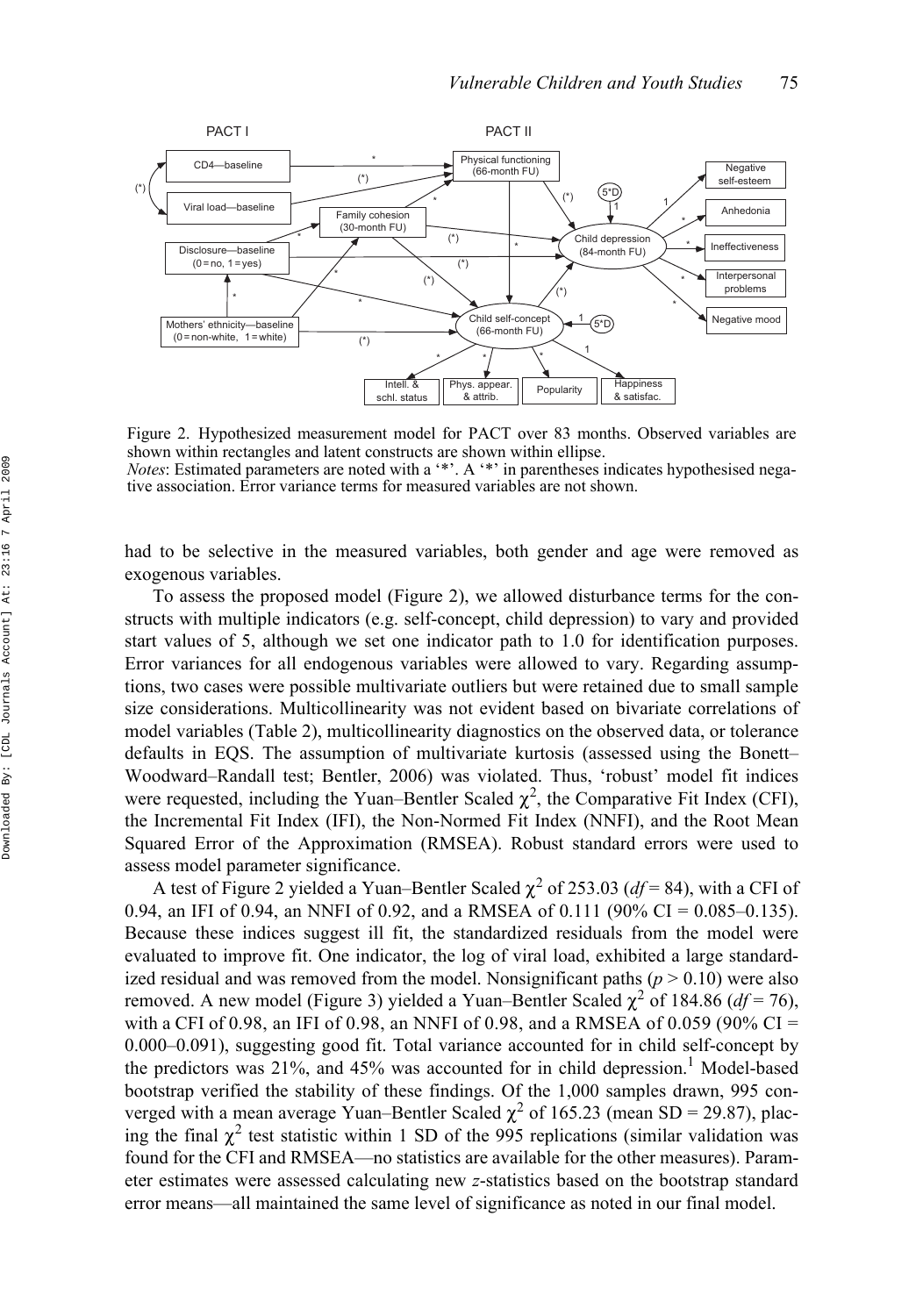

Figure 3. Final standardized parameter estimates for PACT measurement model after modifications.

*Note*: Error variance terms for measured variables not shown.  $p < 0.01$ ;  $* p < 0.05$ ;  $* * p < 0.10$ .

Final model parameter estimates are in Figure 3. All paths are significant at 0.05 or better except from family cohesion to child self-concept  $(p < 0.10)$ . As hypothesized, disclosure was positively associated with family cohesion and self-concept; those mothers who had disclosed their HIV status to their families reported higher levels of physical functioning. Higher CD4 counts at baseline were also associated with higher reports of mothers' physical functioning. However, counter to hypotheses, higher family cohesion was associated with lower levels of physical functioning, lower levels of self-concept, and higher levels of child depression. As hypothesized, higher self-concept was associated with lower levels of child depression.

A number of indirect associations were noted ( $p < 0.05$ ) on child depression utilizing a Sobel test extension. Although these indirect associations are suggestive of mediation effects, a definitive assessment cannot be made since the complete complement of PACT model variables were not available. However, we have retained the mediation labels suggested by James et al. (2006) since they are descriptive of the variable relationships. Associations resembling complete mediation (indirect effects only are noted for a predictor on an endogenous outcome) were noted for both CD4 count (through physical functioning and child self-concept) and physical functioning (through child self-concept). Higher CD4 counts were indirectly associated with lower child depression (standardized indirect coefficient  $[IC] = -0.04$ , and higher physical functioning was indirectly associated with lower child depression (IC =  $-0.15$ ). Associations resembling partial mediation (both indirect and direct effects are noted for a predictor on an endogenous outcome) were noted for family cohesion (through child self-concept) on child depression; higher family cohesion was indirectly associated with higher child depression (IC =  $0.08$ ).

#### **Discussion**

This was a preliminary study of the model for the PACT project. Overall, partial support was found for the PACT model (Murphy, Marelich, et al., 2006), evidencing associations through which maternal illness level affects child depression, which are also influenced by child and parent background and situational factors.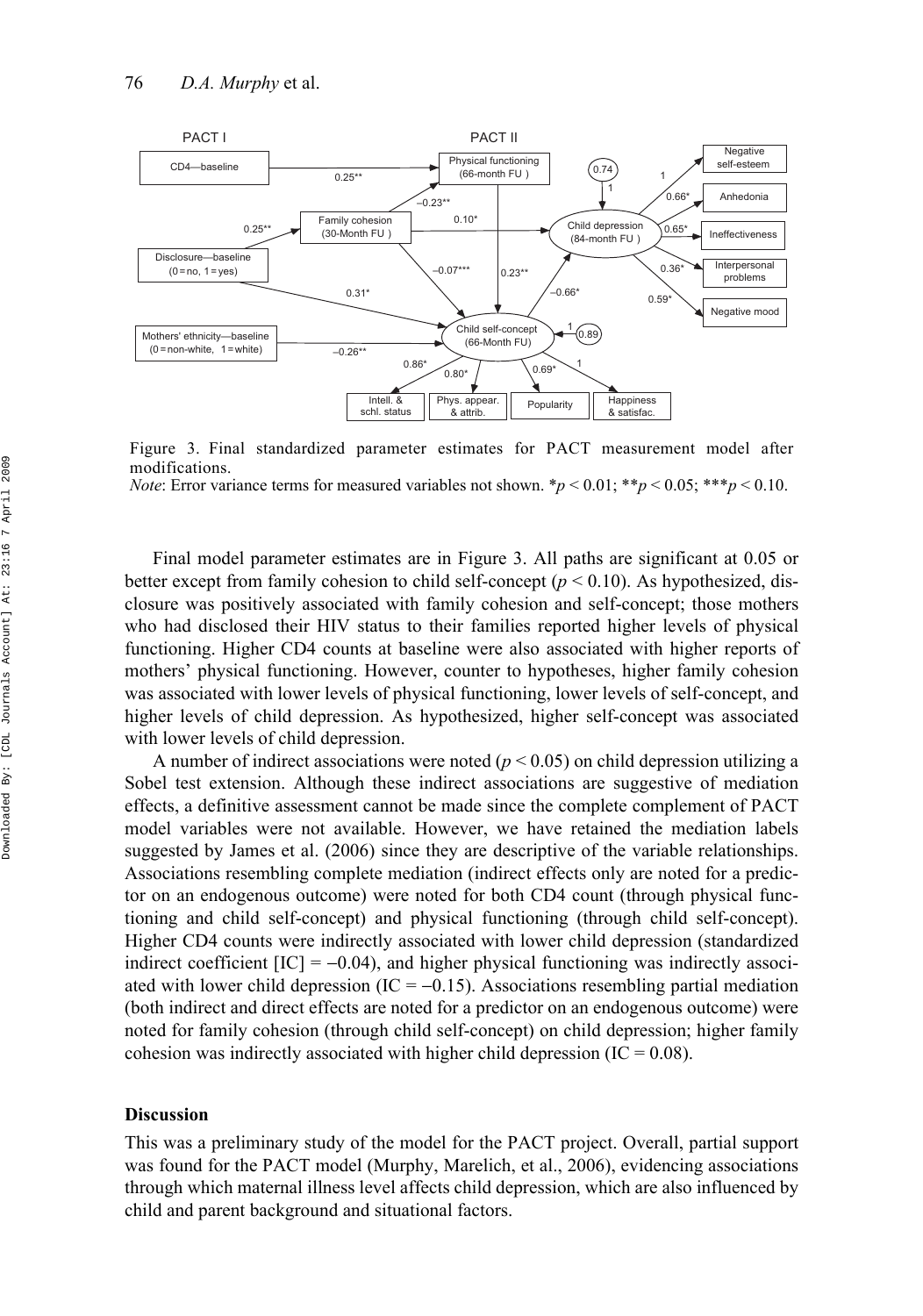Maternal physical functioning as measured by CD4 counts at baseline is associated with later maternal physical functioning, which in turn is related to child self-concept (with higher maternal physical functioning associated with better child concept), which subsequently influences child depression (higher self-concept is related to lower levels of depression). Maternal physical functioning has an indirect effect on child depression through child self-concept, and maternal disclosure (of her serostatus to the child) has an indirect effect on child depression. Maternal disclosure is also associated directly with self-concept: when disclosure has occurred, child self-concept is better. This is consistent with studies indicating that children aware of their mother's HIV status are doing well compared with children unaware of their mothers' status (Murphy et al., 2001; Murphy, Marelich, & Hoffman, 2002; Schrimshaw & Seigel, 2002).

Interestingly, maternal ethnicity was negatively associated with child self-concept for white mothers. This is consistent with previous literature indicating that minority youth report higher self-esteem than white youth (Gray-Little & Hafdahl, 2000). However, it should be noted that we had only a rough analysis of ethnicity given the fact that the majority of our mothers were either Latina or African American. Future studies will need to further investigate ethnicity findings.

One unanticipated finding was that higher family cohesion was associated with lower levels of maternal physical functioning, poorer child self-concept, and higher child depression. There are several studies of families affected by HIV and cancer that have also reported this association. Among families affected by maternal HIV, Bauman, Camacho, Silver, Hudis, and Draimin (2002) reported that family cohesion was a risk factor for poorer child depression controlling for other protective factors. Similarly, among parents of children with cancer, Sloper (2000) found that family cohesion predicted distress at a later time point. The explanation postulated was Dolgin and Phipps' (1996) suggestion that the construction of family is related to the idea of centripetal and centrifugal forces, which operate around events in the normal family life cycle to draw families together or pull them apart. That is, certain challenges serve to pull a family together (centripetal orientation, such as adding a child to a family), whereas some challenges pull a family apart (centrifugal, such as an adolescent preparing to leave home). Serious illness in a family member is generally thought to produce centripetal forces (Moore, Stambrook, & Peters, 1993), which may explain increased cohesion reported in families with a member with cancer (Dolgin  $\&$  Phipps, 1996). When a family is in centripetal orientation, the normative stresses combined with illness-related stresses can be additive and family cohesion may become excessive, leading to enmeshment. And although serious illness is generally seen as producing centripetal forces, if it occurs in families that are already undergoing centrifugal forces, greater family disengagement may result.

Houtzager et al. (2004), in a study of coping and family functioning of siblings of childhood cancer patients, found that adjustment problems were associated with high family adaptation and cohesion. The authors noted that their finding was congruent with the so-called circumplex model of family functioning (Olson, Sprenkle, & Russell, 1979), where family cohesion is defined as the amount of closeness and mutual involvement experienced in the family system. Moderate levels of cohesion are considered to be related to the most favorable adjustment outcomes in families faced with stress, whereas extreme levels of cohesion may be related to less adaptive functioning. Our previous research found cohesion to be in the direction expected here (e.g. conflict between mothers and their partners associated with lower family cohesion, and higher maternal depression associated with lower family cohesion; Murphy, Marelich, Dello Stritto, Swendeman, & Witkin, 2002). However, findings in this study were unexpected and are consistent with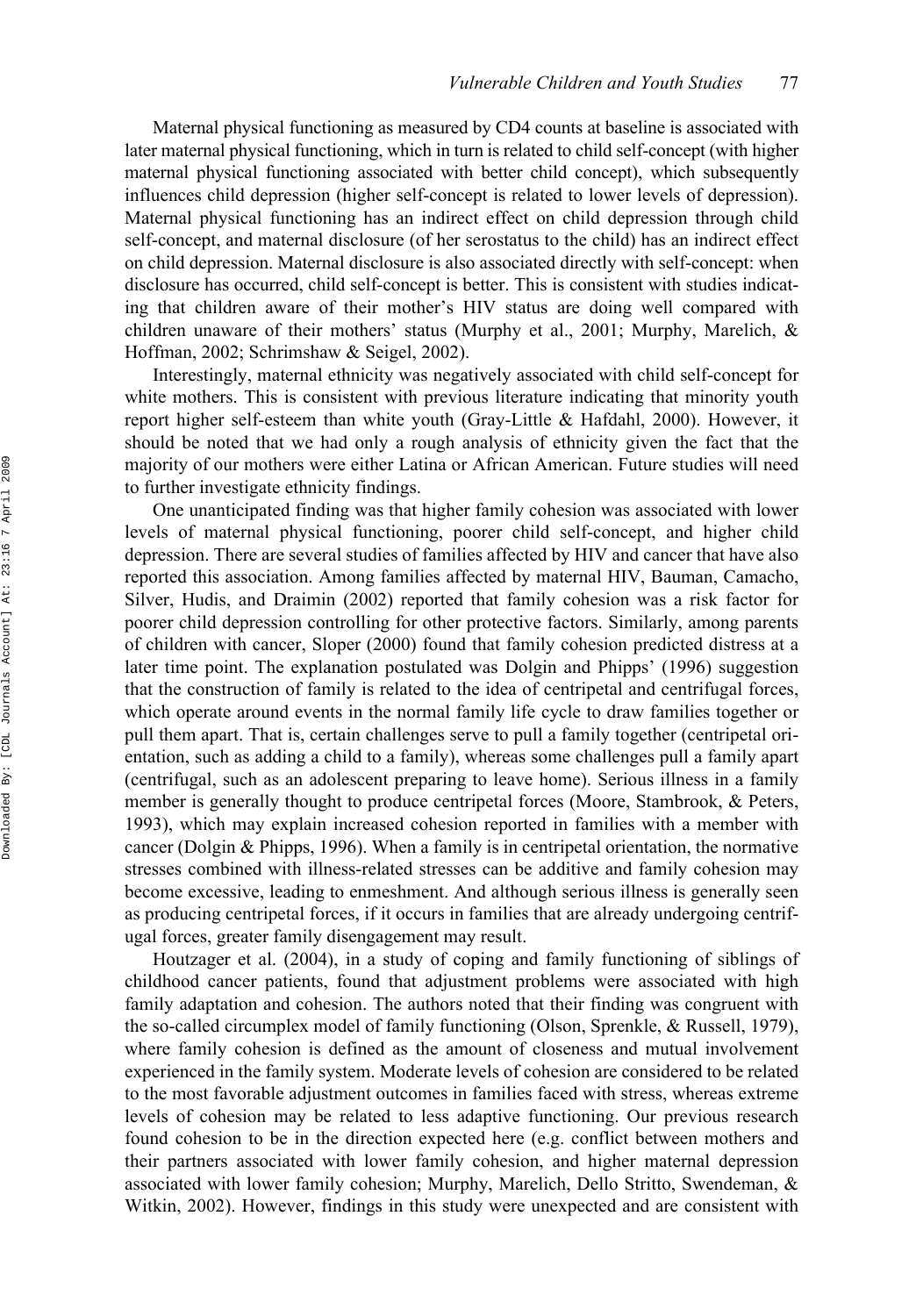the literature reviewed in this section regarding enmeshment. Future research utilizing cohesion in similar populations may wish to consider both the positive and negative effects of cohesion when specifying hypotheses. For example, it is plausible that cohesion could have a curvilinear relationship with the stated outcomes, although in this article this was investigated post hoc but not found tenable. Alternatively, a clearer picture of cohesion could emerge using repeated measures or growth curve analyses.

One major limitation to this study is the level of child depression in our sample. Although self-concept was directly associated with depression (lower levels of selfconcept predicting higher levels of depression, agreeing with past research between depression and self-esteem [Bhatti, Derezotes, Kim, & Specht, 1989; Battle, 1990; Orvaschel, Beeferman, & Kabacoff, 1997; Alfeld-Liro & Sigelman, 1998]), only 11% of children had CDI total depression scores indicating clinical depression (cutoff of 12; Nelson, Politano, Finch, Wendel, & Mayhall, 1987; American Psychiatric Publishing Inc., 2008), with another 13% borderline (scores from 9 to 11). Hence, a majority of our sample children were not clinically depressed. However, other studies indicate the CDI is better suited as a continuous measure of mood (Matthey & Petrovski, 2002), and the current results should be viewed with this in mind. It may be more accurate to state for the current study that greater negative mood is a function of lower levels of self-concept.

Another limitation is sample size. To address this, we took a number of steps. We limited the number of measured variables and parameters estimated since ratios between sample *N* and parameters can affect modeling outcomes (Jackson, 2003). We also utilized a bootstrap procedure to assess fit on 'like' samples and found our final model results tenable. Finally, an alternative model using  $\mathbf{coping}^1$  derived similar findings to the main model. Thus, although we had less power, effects were indeed found with good model fit. Another caveat is the reported indirect effects. Although these are suggestive of mediation, we did not have data reflecting all the PACT model variables that could be influencing factors. The reported indirect findings should not be viewed as evidence of mediation. Additionally, as with other covariance structural analyses, alternative arrangements of the variables/paths could yield plausible models. Therefore, our results may reflect statistical artifact.

A final limitation is the static as opposed to dynamic nature of the current statistical analysis. The model predicts child depression at 84 months, but does not account for previous levels of depression (this applies as well to the other non-baseline measures). A superior analysis would be to evaluate the model with measurements of the variables at each time point and adopt a latent curve approach with these measurements as timevarying covariates (Bollen & Curran, 2006) to account for prior levels. This approach could also account for continued change in CD4 cell counts, maternal disclosure, and family cohesion. Such an analysis was considered but deemed impossible due to sample size. Whether the model could be confirmed adjusting for prior levels and/or continued change in variables cannot be ascertained at this time, nor can causality be intimated given the correlational nature of data.

There are a number of important implications from this study. First, as Bauman et al. (2002) have noted, if instead of very high family cohesiveness being a protective factor it is a risk factor for poorer child mental health, then these families are enmeshed. Very highly cohesive families may need to be targeted with specific interventions to assist children coping with parental illness (Bauman et al., 2002, p. 50). Among these PACT families, higher family cohesion was associated with poorer maternal physical functioning. For example, perhaps family members do too much for the mother in an effort to help, thus impinging on her exercise and thus negatively effecting physical health outcomes.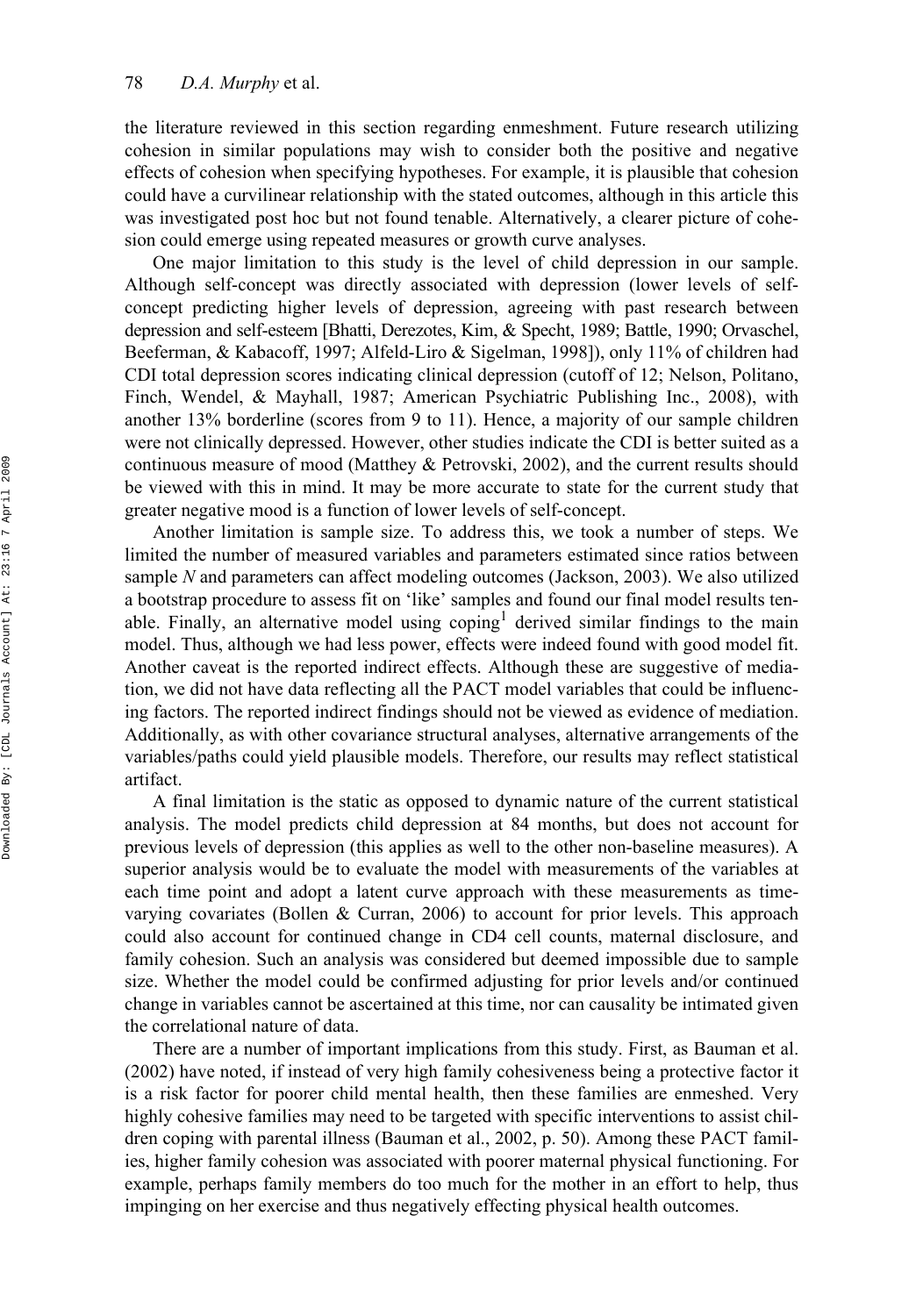The second implication from this study focuses on improving depression levels of children affected by maternal HIV. Child concept was found to be directly associated with child depression among children affected by maternal HIV/AIDS. Self-concept has been postulated to be a main foundation for all motivated behavior, and that it gives rise to possible selves (Franken, 1994). Moreover, self-concept is constructed by an individual through interactions with the environment and through considering those interactions (Huitt, 2004), indicating it can be modified. Numerous studies on interventions to improve the self-concept of children with learning problems have shown that self-concept can be improved (Elbaum & Vaughn, 2001). Thus, one implication is that interventions focused on improving self-concept among children affected by maternal HIV who have depressive symptoms could assist these children in decreasing their depression. To our knowledge, no such studies have been conducted. A limited number of intervention studies with children of parents with somatic illness have been reported, and most have had no systematic evaluation (Diareme et al., 2007). Gunther, Crandles, Williams, and Swain (1998) conducted a group psychotherapy program for children of parents in all phases of AIDS that focused on healthy coping and developing peer support and found the intervention assisted children in terms of their feelings of isolation and depression, but the outcomes were based only on clinical report.

We have speculated that targeting self-concept may improve depression; however, the directionality may be reversed, in that targeting depression may improve self-esteem. Interventions may need to target the constructs that affect self-concept, meaning that interventions would also need to target healthy disclosure and child depressive symptoms, as well as family cohesion with an emphasis on positive cohesion rather than enmeshment. Future interventions for adolescents of HIV-positive mothers should investigate strategies designed to directly improve these constructs.

#### **Acknowledgements**

We thank the mothers and young adolescents who participated in this study, as well as the research interviewers, Sonia Ruiz and Claudia Perdomo. This research was supported by Grant R01 MH 57207 from the National Institute of Mental Health to D.A.M.

#### **Note**

1. A second model was evaluated replacing child's self-concept with child's coping to assess further the effects of a child intermediate factor on depression. Coping was measured using four items from the Child General Coping Efficacy scale (Sandler et al., 1994): the degree to which coping strategies employed during the past month were effective in making them feel better; the degree to which they were satisfied with the strategies they employed; how well they felt they handled their problems compared to other kids; and how well they thought they would cope in the future. Fitting the same paths from the Figure 3, fit statistics showed a Yuan–Benter Scaled  $\chi^2$  of 193.48 ( $df = 76$ ), with a CFI of 0.98, an IFI of 0.98, an NNFI of 0.98, and a RMSEA of 0.060 (90% CI =  $0.000-0.092$ ). Although model fit is good, a major difference between paths in this model and those in Figure 3 was in the 'prediction of childs' self-concept; mothers' ethnicity was the only significant direct path. Other outcomes were essentially the same.

#### **References**

Alfeld-Liro, C., & Sigelman, C.K. (1998). Sex differences in self-concept and symptoms of depression during the transition to college. *Journal of Youth and Adolescence*, *27*, 219–244.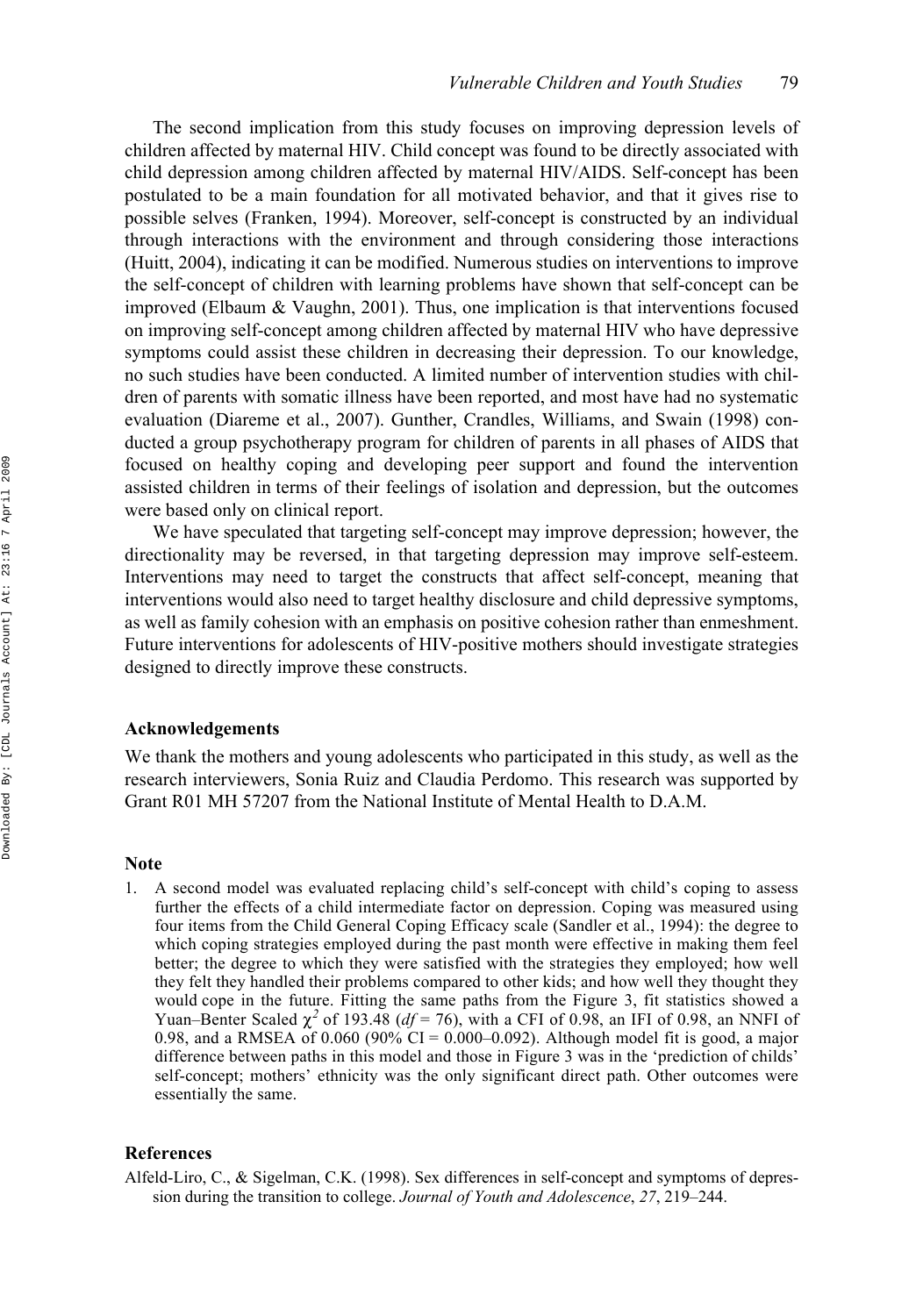- American Psychiatric Publishing Inc. (2008). *Handbook of Psychiatric Measures* (2nd ed.). Washington, DC: Author.
- Armistead, L., & Forehand, R. (1995). For whom the bell tolls: Parenting decisions and challenges faced by mothers who are HIV seropositive. *Clinical Psychology: Science and Practice*, *2*, 239–250.
- Armistead, L., Klein, K., & Forehand, R. (1995). Parental physical illness and child functioning. Special issue: The impact of the family on child adjustment and psychopathology. *Clinical Psychology Review*, *15*, 409–422.
- Armsden, G.C., & Lewis, F.M. (1994). Behavioral adjustment and self-esteem of school-age children of women with breast cancer. *Oncology Nursing Forum*, *21*, 39–45.
- Battle, J. (1990). *Self-Esteem: The New Revolution*. Edmonton, Alberta, Canada: James Battle & Associates.
- Bauman, L.J., Camacho, S., Silver, E.J., Hudis, J., & Draimin, B. (2002). Behavioral problems in school-aged children of mothers with HIV/AIDS. *Clinical Child Psychology & Psychiatry*, *7*, 39–54.
- Bentler, P.M. (2006). *EQS 6 Structural Equations Modeling Program Manual*. Encino, CA: Multivariate Software, Inc.
- Bhatti, B., Derezotes, D., Kim, S.O., & Specht, H. (1989). The association between child maltreatment and self-esteem. In *Importance of Self-Esteem* (pp. 24–71), A. Mecca, N.J. Smelser, & J. Vasconcellos (eds.). Berkeley, CA: University of California Press.
- Bloom, B.L., & Naar, S. (1994). Self-report measures of family functioning: Extensions of a factorial analysis. *Family Process*, *33*, 203–216.
- Bollen, K.A., & Curran, P.J. (2006). *Latent Curve Models: A Structural Equation Approach*. Hoboken, NJ: Wiley.
- Buckley, I.E. (1977). *Listen to the Children: Impact on the Mental Health of Children of a Parent's Catastrophic Illness*. New York: Cancer Care, Inc.
- Carbonell, D.M., Reinherz, H.Z., & Giaconia, R.M. (1998). Risk and resilience in late adolescence. *Child & Adolescent Social Work Journal*, *15*, 251–272.
- Cates, J.A., Graham, L.L., Boeglin, D., & Tiekler, S. (1990). The effect of AIDS on the family system. *Families in Society*, *71*, 195–201.
- Chavez, L.R., Hubbell, F.A., McMullin, J.M. Martinez, R.G., & Mishra, S.I. (1995). Structure and meaning in models of breast and cervical cancer risk factors: A comparison of perceptions among Latinas, Anglo women, and physicians. *Medical Anthropology Quarterly*, *9*, 40–74.
- Clark, L. (1998). Gender and generation in poor women's household health production experiences. In *Understanding and Applying Medical Anthropology* (pp. 158–168), P.J. Brown (ed.). Mountain View, CA: Mayfield Publishing Company.
- Derogatis, L.R., Morrow, G.R., Fetting, J., Penman, D., Piasetski, S., Schmale, A.M., Henrichs, M., & Carnicke, C.L.M., Jr. (1983). The prevalence of psychiatric disorders among cancer patients. *Journal of the American Medical Association*, *249*, 751–757.
- Diareme, S., Tsiantis, J., Romer, G., Tsalamanios, E., Anasontzi, S., Paliokosta, E., & Kolaitis, G. (2007). Mental health support for children of parents with somatic illness: A review of the theory and intervention concepts. *Families, Systems, & Health*, *25*, 98–118.
- Dolgin, M.J., & Phipps, S. (1996). Reciprocal influences in family adjustment to childhood cancer. In *Cancer and the Family* (pp. 79–92), L. Baider, C.L. Cooper, & A. Kaplan (eds.). Chichester, UK: John Wiley.
- Dorsey, S., Forehand, R., Armistead, L.P., Morse, E., Morse, P., & Stock, M. (1999). Mother knows best? Mother and child report of behavioral difficulties of children of HIV-infected mothers. *Journal of Psychopathology & Behavioral Assessment*, *21*, 191–206.
- Dura, J.R., & Beck, S.J. (1988). A comparison of family functioning when mothers have chronic pain. *Pain, 35*, 79–89.
- Elbaum, B., & Vaughn, S. (2001). School-based interventions to enhance the self-concept of students with learning disabilities: A meta-analysis. Special issue: Instructional interventions for students with learning disabilities. *Elementary School Journal, 101*, 303–329.
- Franken, R. (1994). *Human Motivation* (3rd ed.). Pacific Grove, CA: Brooks/Cole Publishing.
- Gray-Little, B., & Hafdahl, A.R. (2000). Factors influencing racial comparisons of self-esteem: A quantitative review. *Psychological Bulletin*, *126*, 26–54.
- Gunther, M., Crandles, S., Williams, G., & Swain, M. (1998). A place called HOPE: Group psychotherapy for adolescents of parents with HIV/AIDS. *Child Welfare*, *77*, 251–271.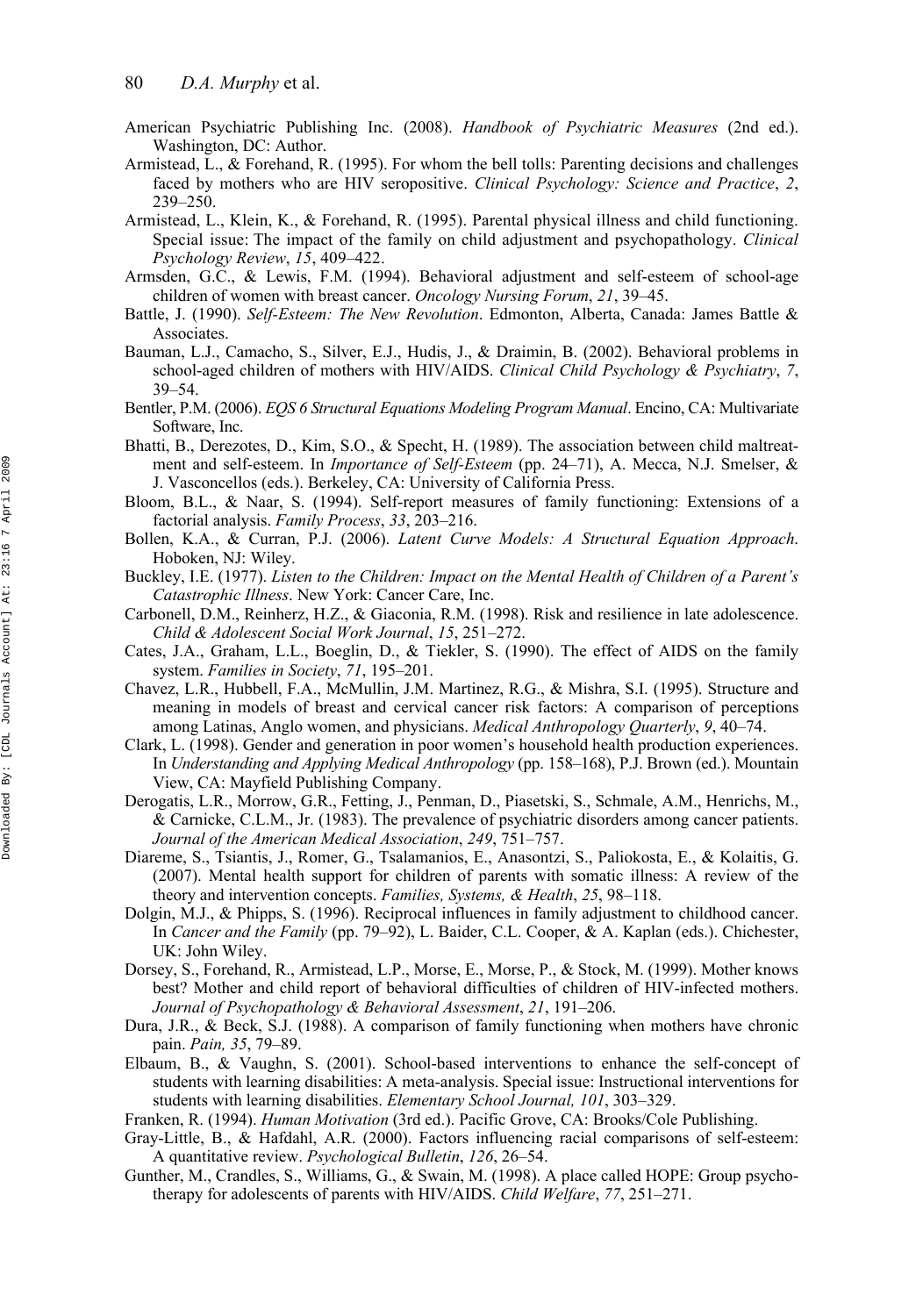- Hamilton, L.A. (1996). Dyadic family relationships and gender in adolescent identity formation: A social relations analysis. *Dissertation Abstracts International*, *57*, 4056 (University Microfilms No. AAM96–33181).
- Houtzager, B.A., Oort, F.J., Hoekstra-Weebers, J.E.H.M., Caron, H.N., Grootenhuis, M.A., & Last, B.F. (2004). Coping and family functioning predict longitudinal psychological adaptation of siblings of childhood cancer patients. *Journal of Pediatric Psychology*, *29*, 591–605.
- Huitt, W.G. (2004). *Becoming a Brilliant Star: An Introduction*, 29 October. Presentation at the Forum for Integrated Education and Educational Reform sponsored by the Council for Global Integrative Education, Santa Cruz, CA. Retrieved 11 September 2007 from [http://chiron.valdosta.edu/](http://chiron.valdosta.edu) whuitt/brilstar/chapters/BrilStarintro.pdf
- Jackson, D.L. (2003). Revisiting sample size and number of parameter estimates: Some support for the N:q hypothesis. *Structural Equation Modeling*, *10*, 128–141.
- James, L.R., Muliak, S.A., & Brett, J.M. (2006). A tale of two methods. *Organizational Research*. *Methods*, *9*, 233–244.
- Kalichman, S.C., Graham, J., Luke, W., & Austin, J. (2002). Perceptions of health care among persons living with HIV/AIDS who are not receiving antiretroviral medications. *AIDS Patient Care & STDs*, *16*, 233–240.
- Kennedy, D.P., Cowgill, B.O., Bogart, L.M., Corona, R., Ryan, G., Murphy, D.A., & Schuster, M.A. (2007). *Parents and Children Discuss the Disclosure of a Parent's HIV-Status*. Manuscript submitted for publication.
- Kolaitis, G., & Liakopoulou, M. (2005). Adolescent behavioural and emotional problems in relation to their self-concept and family functioning. *Psychiatriki*, *16*, 351–362.
- Kovacs, M. (1992). *Children's Depression Inventory Manual*. Los Angeles, CA: Western Psychological Services, Multi-Health Systems, Inc.
- Lamping, D.L., Sewitch, M., Clark, E., Ryan, B., Gilmore, N., Grover, S.A., Williams, J.L., Meister, C., Hamel, M., & Di Meco, P. (1991). *HIV-Related Mental Health Distress in Persons with HIV Infection, Caregivers, and Family Members/Significant Others: Results of a Cross-Canada Survey*. International Conference on AIDS, Florence, Italy, June.
- Little, T.D., Lindberger, U., & Nesselroade, J.R. (1999). On selecting indicators of multivariate measurement and modeling with latent variables: When 'good' indicators are bad and 'bad' indicators are good. *Psychological Methods*, *4*, 192–211.
- MacCallum, R.C., & Austin, J.T. (2000). Applications of structural equation modeling in psychological research. *Annual Review of Psychology*, *51*, 201–226.
- Matthey, S., & Petrovski, P. (2002). The Children's Depression Inventory: Error in cutoff scores for screening purposes. *Psychological Assessment*, *14*, 146–149.
- McGrath, E.P., & Repetti, R.L. (2002). A longitudinal study of children's depressive symptoms, self-perceptions, and cognitive distortions about the self. *Journal of Abnormal Psychology*, *111*, 77–87.
- Mellins, C.A., Brackis-Cott, E., Dolezal, C., & Meyer-Bahlburg, H.F.L. (2005). Behavioral risk in early adolescents with HIV+ mothers. *Journal of Adolescent Health*, *36*, 342–351.
- Mikail, S.F., & von Baeyer, C.L. (1990). Pain, somatic focus, and emotional adjustment in children of chronic headache sufferers and controls. *Social Science & Medicine*, *31*, 51–59.
- Moore, A., Stambrook, M., & Peters, L. (1993). Centripetal and centrifugal family life cycle factors in long-term outcome following traumatic brain injury. *Brain Injury*, *7*, 247–255.
- Murphy, D.A. (2008). HIV-positive mothers' disclosure of their serostatus to their young children: A review. *Clinical Child Psychology and Psychiatry*, *13*, 105–122.
- Murphy, D.A., Greenwell, L., Mouttapa, M., Brecht, M.L., & Schuster, M.A. (2006). Physical health of mothers with HIV/AIDS and the mental health of their children. *Journal of Developmental and Behavioral Pediatrics*, *27*, 386–395.
- Murphy, D.A., Marelich, W.D., Dello Stritto, M.E., Swendeman, D., & Witkin, A. (2002). Mothers living with HIV/AIDS: Mental, physical, and family functioning. *AIDS Care*, *14*, 633–644.
- Murphy, D.A., Marelich, W.D., & Hoffman, D. (2002). A longitudinal study of the impact on young children of maternal HIV serostatus disclosure. *Clinical Child Psychology and Psychiatry*, *7*, 55–70.
- Murphy, D.A., Marelich, W.D., Hoffman, D.A., & Schuster, M.A. (2006). Parental HIV/AIDS: An empirical model of the impact on children in the United States. In *Handbook of Families and Health: Interdisciplinary Perspectives* (pp. 178–194), D.R. Crane & E.S. Marshall (eds.). Thousand Oaks, CA: Sage.